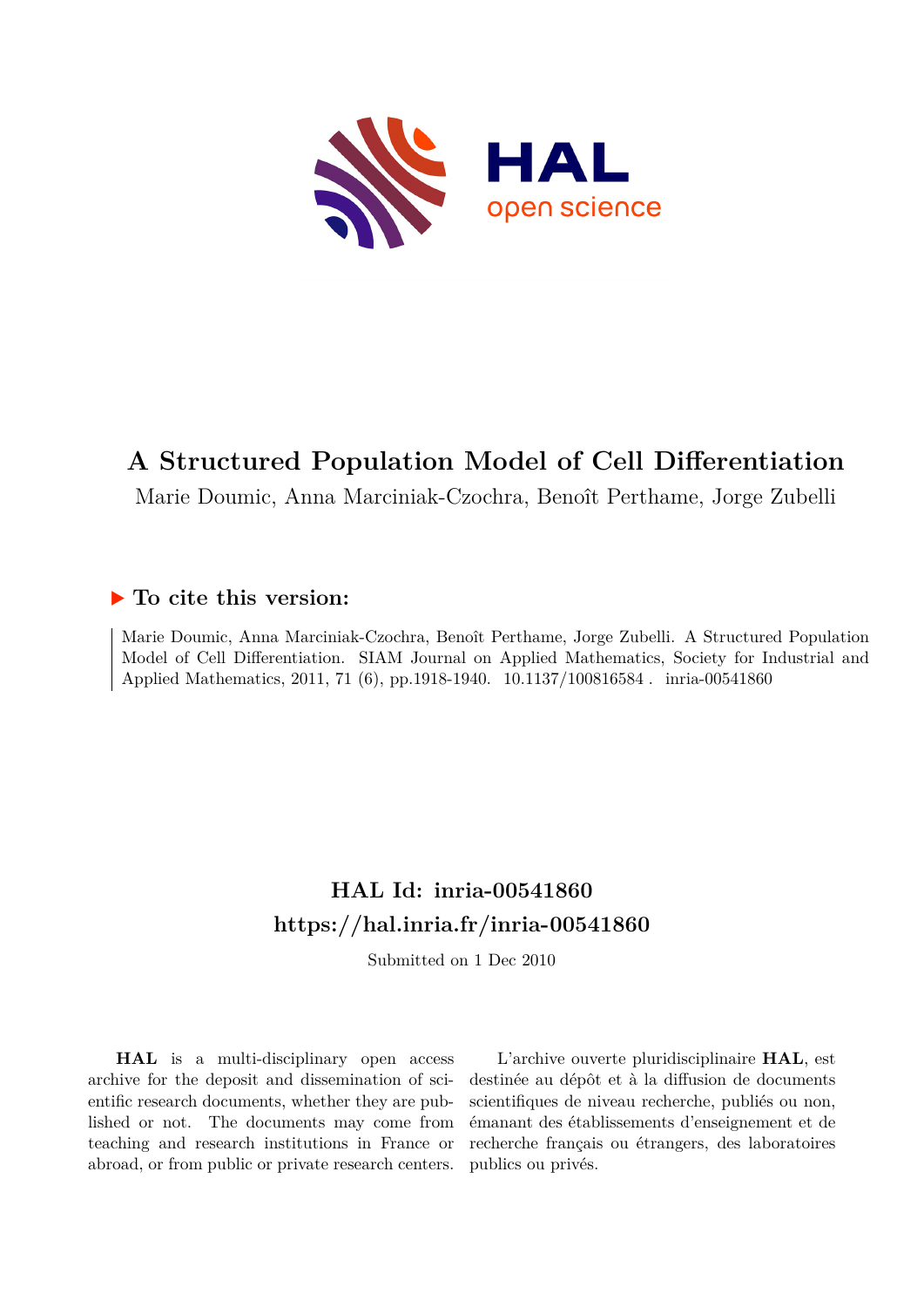# A Structured Population Model of Cell Differentiation

Marie Doumic <sup>∗‡</sup> Anna Marciniak-Czochra<sup>†</sup> Benoît Perthame<sup>‡</sup>\*

Jorge P. Zubelli§

December 3, 2010

#### ABSTRACT

We introduce and analyze several aspects of a new model for cell differentiation. It assumes that differentiation of progenitor cells is a continuous process. From the mathematical point of view, it is based on partial differential equations of transport type. Specifically, it consists of a structured population equation with a nonlinear feedback loop. This models the signaling process due to cytokines, which regulate the differentiation and proliferation process. We compare the continuous model to its discrete counterpart, a multi-compartmental model of a discrete collection of cell subpopulations recently proposed by Marciniak-Czochra et al. [\[17\]](#page-29-0) to investigate the dynamics of the hematopoietic system. We obtain uniform bounds for the solutions, characterize steady state solutions, and analyze their linearized stability. We show how persistence or extinction might occur according to values of parameters that characterize the stem cells self-renewal. We also perform numerical simulations and discuss the qualitative behavior of the continuous model vis a vis the discrete one.

Key-words. Structured population dynamics; transport equation; stem cells; cell differentiation;

## Contents

| 1 Model of Cell Differentiation |  |  |  |  |  |  |  |
|---------------------------------|--|--|--|--|--|--|--|
|                                 |  |  |  |  |  |  |  |
|                                 |  |  |  |  |  |  |  |

∗ INRIA Paris-Rocquencourt, EPI BANG, Domaine de Voluceau, F 78153 Le Chesnay cedex; email: marie.doumic@inria.fr

†University of Heidelberg Center for Modelling and Simulation in the Biosciences (BIOMS) Interdisciplinary Center for Scientific Computing (IWR) Institute of Applied Mathematics and BIOQUANT

<sup>‡</sup> Université Pierre et Marie Curie, CNRS UMR 7598 LJLL, BC187, 4, place Jussieu, F-75252 Paris cedex 5; email: benoit.perthame@upmc.fr

§ IMPA, Est. D. Castorina 110, Rio de Janeiro, RJ 22460-320 Brazil; email: zubelli@impa.br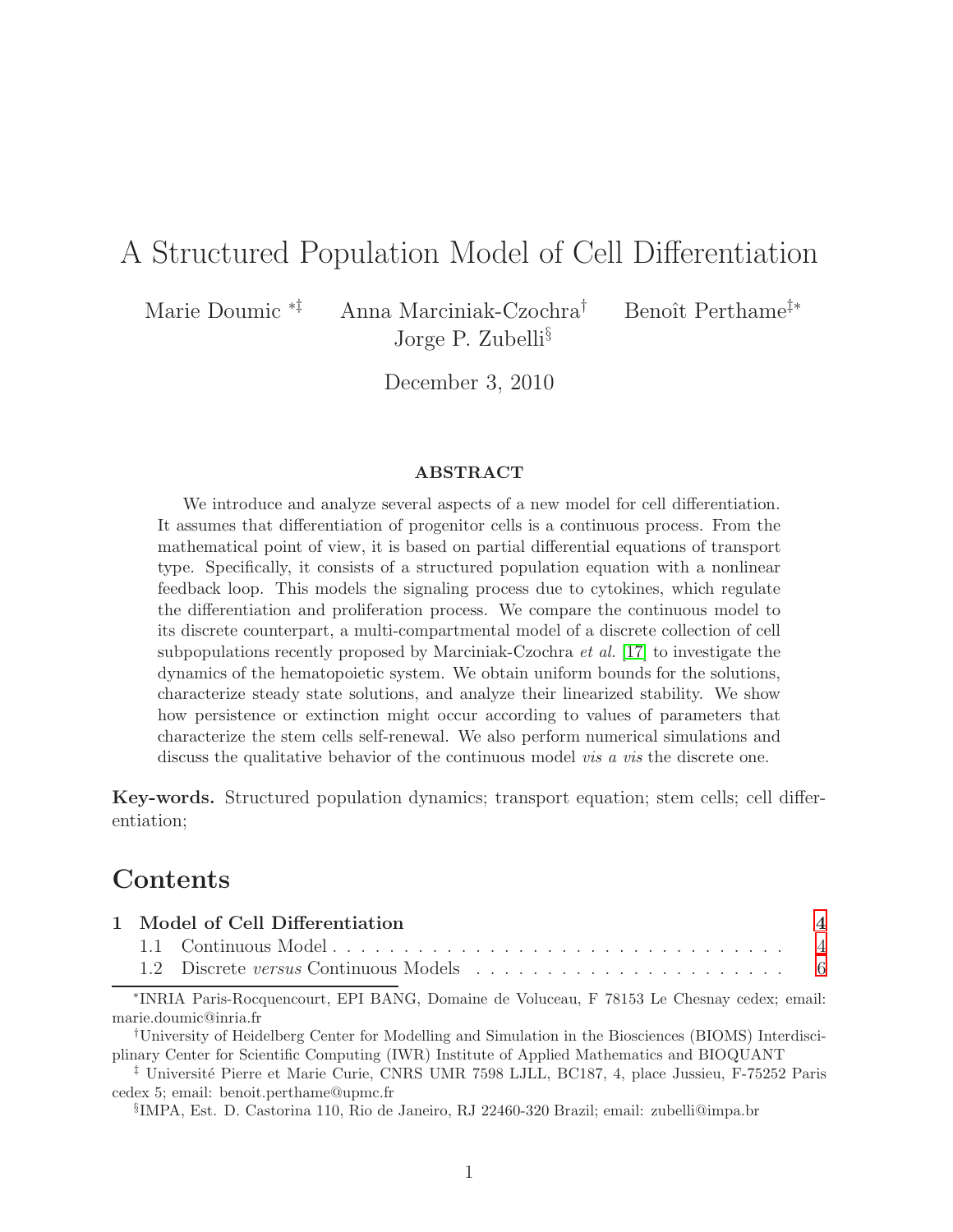|             | A structured population model of cell differentiation                                                                           | $\overline{2}$ |
|-------------|---------------------------------------------------------------------------------------------------------------------------------|----------------|
|             | 2 Uniform Bounds for the Continuous Model                                                                                       | 9              |
| 3           | <b>Extinction and Persistence</b>                                                                                               | 13             |
| 4           | <b>Stationary Solutions and Their Stability</b><br>4.1<br>4.2 The Linearized Problem around the Steady State                    | 14<br>14<br>15 |
| $5^{\circ}$ | <b>Numerical Simulations</b><br>5.1<br>5.2                                                                                      | 19<br>19<br>20 |
| 6           | <b>Final Remarks</b>                                                                                                            | 21             |
|             | A Appendix: Proofs of the Results in Section 4.2<br>A.1 The Characteristic Equation in the Case Derived from the Discrete Model | 25<br>25       |

# Introduction

Cell differentiation is a process by which dividing cells become specialized and equipped to perform specific functions such as nerve cell communication or muscle contraction. Differentiation occurs many times during the development of a multicellular organism as the organism changes from a single zygote to a complex system with cells of different types. Differentiation is also a common process in adult tissues. During tissue repair and during normal cell turnover a steady supply of somatic cells is ensured by proliferation of corresponding adult stem cells, which retain the capability for self-renewal. Also various cancers are likely to originate from a population of cancer stem cells that have properties comparable to those of stem cells [\[3\]](#page-28-0).

Stem cell state and fate depends on the environment, which ensures that the critical stem cell character and activity in homeostasis is conserved, and that repair and development are accomplished [\[19\]](#page-29-1). Cell differentiation and the maintenance of self-renewal are intrinsically complex processes requiring the coordinated dynamic expression of hundreds of genes and proteins in response to external signaling. During differentiation, certain genes become activated and other genes inactivated in an intricately regulated fashion. As a result, differentiated cells develop specific structures and performs specific functions. There exists evidence that disorder in self-renewal behavior may lead to neoplasia [\[3,](#page-28-0) [4\]](#page-28-1). For example, it has been shown that acute myeloid leukemia originates from a hierarchy of cells that differ with respect to self-renewal capacities [\[13,](#page-29-2) [23\]](#page-29-3). Although much progress has been made in identifying the specific factors and genes responsible for stem cells decisions [\[20\]](#page-29-4), the mechanisms involved in these processes remain largely unknown.

While different genetic and epigenetic processes are involved in formation and maintenance of different tissues, the dynamics of population depends on the relative importance of symmetric and asymmetric cell divisions, cell differentiation and death. The same genes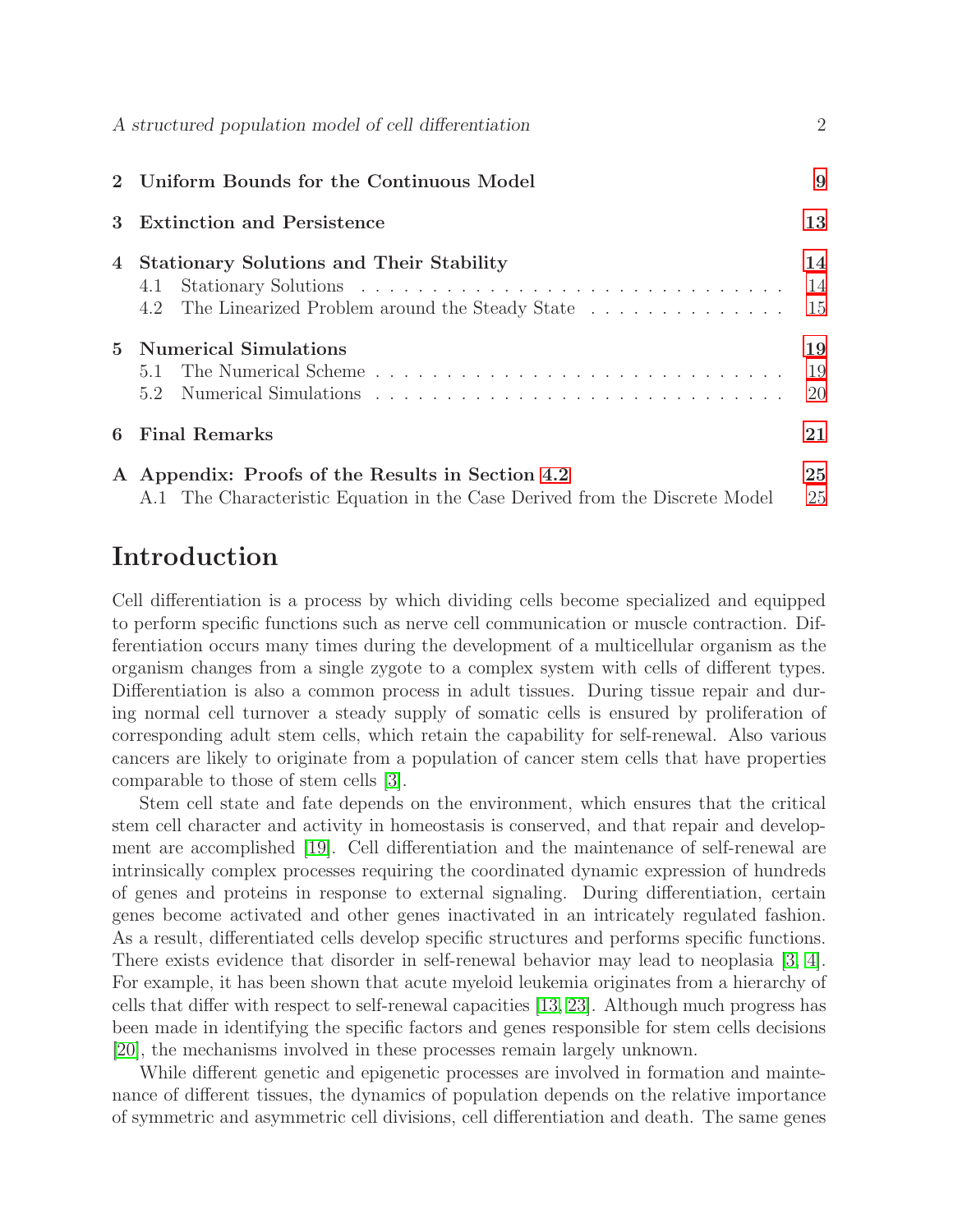and proteins are observed to be essential for regulation of different tissues [\[21\]](#page-29-5). This unity and conservation of basic processes implies that their mathematical models can apply across the spectrum of normal and pathological (cancer stem cells) development.

One established method of modeling such systems is to use a discrete collection of ordinary differential equations describing dynamics of cells at different maturation stages and transition between the stages. These so called multi-compartmental models are based on the assumption that in each lineage of cell precursors there exists a discrete chain of maturation stages, which are sequentially traversed, e.g., [\[15,](#page-29-6) [27\]](#page-30-0). However, it is also becoming progressively clear that the differentiated precursors form such sequence only under homeostatic (steady-state) conditions. Committed cells generally form a continuous sequence, which may involve incremental stages, part of which may be reversible. As an example, cell differentiation without cell divisions is observed during neurogenesis. Moreover, in some tissues such as the mammary gland, different stages of differentiation are not well identified [\[9\]](#page-28-2).

These observations invoke not only the fundamental biological question of whether cell differentiation is a discrete or a continuous process and what is the measure of cell differentiation, but also how to choose an appropriate modeling approach. Is the pace of maturation (commitment) dictated by successive divisions, or is maturation a continuous process decoupled from proliferation? In leukemias, it seems to be decoupled. The classical view in normal hematopoiesis seems to be opposite.

To address these questions and to investigate the impact of possible continuous transformations on the differentiation process, we introduce a new model based on partial differential equations of transport type and compare this model to its discrete counterpart. The point of departure is a multi-compartmental model of a discrete collection of cell subpopulations, which was recently proposed in [\[17\]](#page-29-0) to investigate dynamics of the hematopoietic system with cell proliferation and differentiation regulated by a nonlinear feedback loop. Furthermore, since self-renewal is an important parameter in our models, the proposed models seem to be a right departure point to investigate cancer development, for example in leukemias [\[23\]](#page-29-3).

In the present paper we extend the discrete model to a structured population model accounting for a continuous process of differentiation of progenitor cells. Models of the latter type have been already applied to the description of some aspects of hematopoiesis [\[6,](#page-28-3) [5,](#page-28-4) [1,](#page-28-5) [2,](#page-28-6) [11\]](#page-28-7). These models are based on the assumption that differentiation of progenitor cells is a continuous process, which progresses with a constant velocity. Mathematical description involves so called age-structured population equations. The model presented here is novel due to the nonlinearities in the coupling of the model equations, in particular the nonlinear coupling in the maturity rate function.

The paper is organized as follows. In Section [1,](#page-4-0) we formulate the new model. In Section [1.2](#page-6-0) the link between our model and the discrete model of [\[17\]](#page-29-0) is accomplished. Sections [2,](#page-9-0) [3](#page-13-0) and [4](#page-14-0) are devoted to the analysis of the model. In Section [2](#page-9-0) the existence and uniform boundedness of the solutions are shown. In Section [3,](#page-13-0) it is shown that depending on the value of a parameter characterizing stem cells self-renewal model solutions tend to zero or they stay separated from zero. Section [4](#page-14-0) provides the structure of steady states and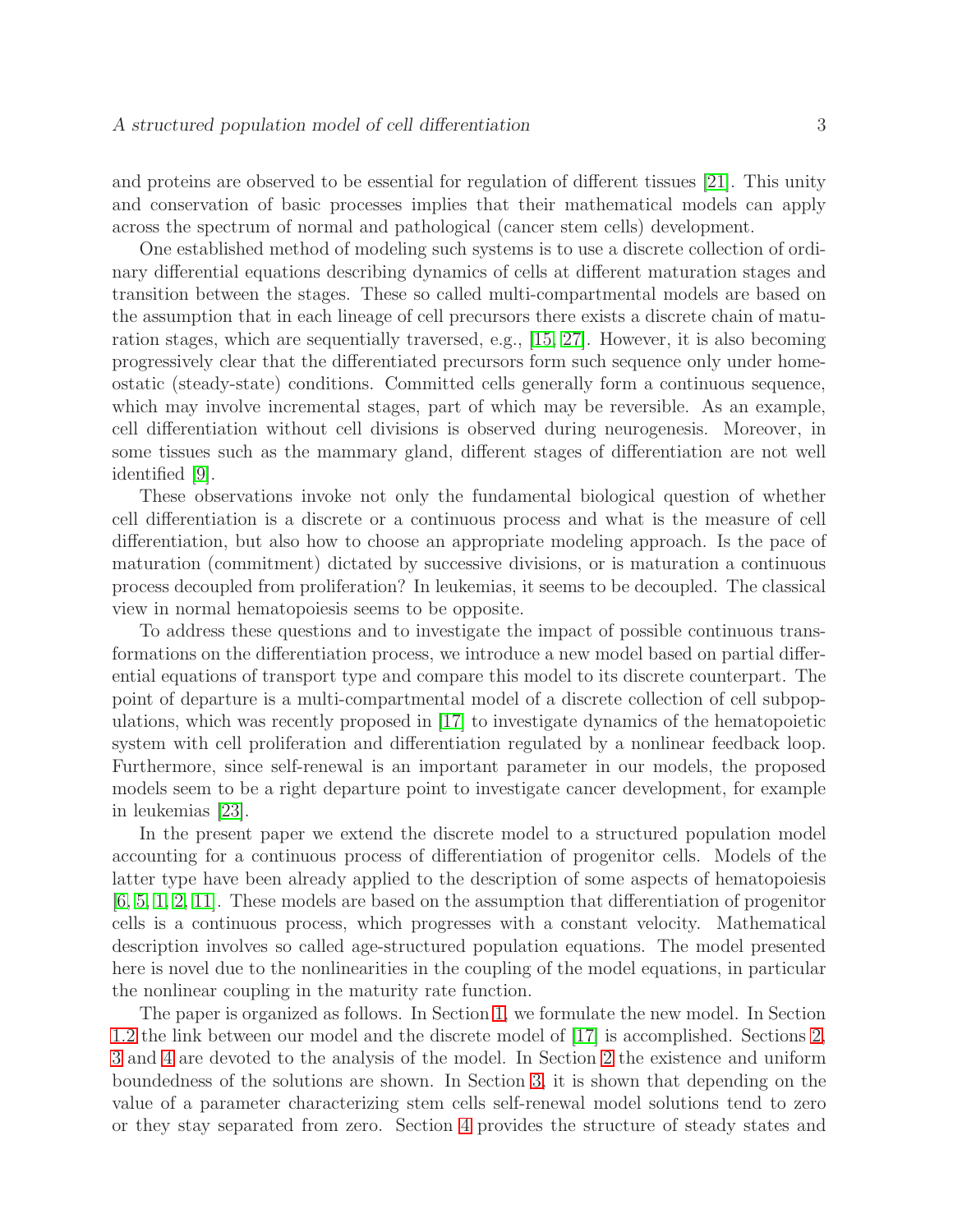conditions for existence of a positive stationary solution, while Section [4.2](#page-15-0) is devoted to a linearized problem around the positive steady state when this state exists to investigate its stability. Using the characteristic equation we study some special cases, for which we show stability or instability of the positive stationary solution. In Section [5,](#page-19-0) a numerical approach and some results on stability and instability are presented. We conclude in Section [6](#page-21-0) with some final comments and suggestions for further investigation.

## <span id="page-4-1"></span><span id="page-4-0"></span>1 Model of Cell Differentiation

### 1.1 Continuous Model

In the following we assume that the dynamics of differentiated precursors can be approximated by a continuous maturation model. Under this assumption we extend the multi-compartmental system from [\[17\]](#page-29-0). Let  $w(t)$  denote the number of stem cells,  $v(t)$  the number of mature cells and  $u(x, t)$  the distribution density of progenitor cells structured with respect to the maturity level x, so that  $\int_{x_1}^{x_2} u(x, t) dx$  is equal to the number of progenitors with maturity between  $x_1$  and  $x_2$ . This includes maturity stages between stem cells and differentiated cells. Thus,  $u(0, t)$  describes a population of stem cells and  $u(x, t)$ , for  $x > 0$ , corresponds to progenitor cells. We assume that  $x = x^*$  denotes the last maturity level of immature cells, and therefore,  $u(x^*,t)$  describes the concentration of cells which differentiate into mature cells.

The model takes the form

<span id="page-4-2"></span>
$$
\frac{d}{dt}w(t) = [2a_w(s) - 1]p_w(s)w(t) - d_w w(t), \qquad (1)
$$

$$
\partial_t u(x,t) + \partial_x[g(x,s)u(x,t)] = p(x,s)u(x,t) - d(x)u(x,t), \tag{2}
$$

$$
g(0,s)u(0,t) = 2[1 - a_w(s)]p_w(s)w(t), \quad t > 0,
$$
\n(3)

<span id="page-4-3"></span>
$$
\frac{d}{dt}v(t) = g(x^*, s)u(x^*, t) - \mu v(t),
$$
\n(4)

together with initial data

$$
w(0) = w_0 \ge 0
$$
,  $u(0, x) = u_0(x) \ge 0$ ,  $v(0) = v_0 \ge 0$ .

Integrating formally Equation [\(2\)](#page-4-2) and adding it to Equations [\(1\)](#page-4-2) and [\(4\)](#page-4-2) yields the following cell number balance equation

$$
\frac{d}{dt}\left[w(t) + \int_0^{x^*} u(x,t)dx + v(t)\right] = (p_w(s) - d_w)w(t) + \int_0^{x^*} (p(x,s) - d(x))u(x,t)dx - \mu v(t).
$$
\n(5)

System [\(1\)](#page-4-2)-[\(4\)](#page-4-2) describes the following scenario: After division a stem cell gives rise to two progeny cells. Cell divisions can be symmetric or asymmetric. We assume that on the average the fraction  $a_w$  of progeny cells remains at the same stage of differentiation as the parent cell, while the  $1 - a_w$  fraction of the progeny cells differentiates, i.e. transfers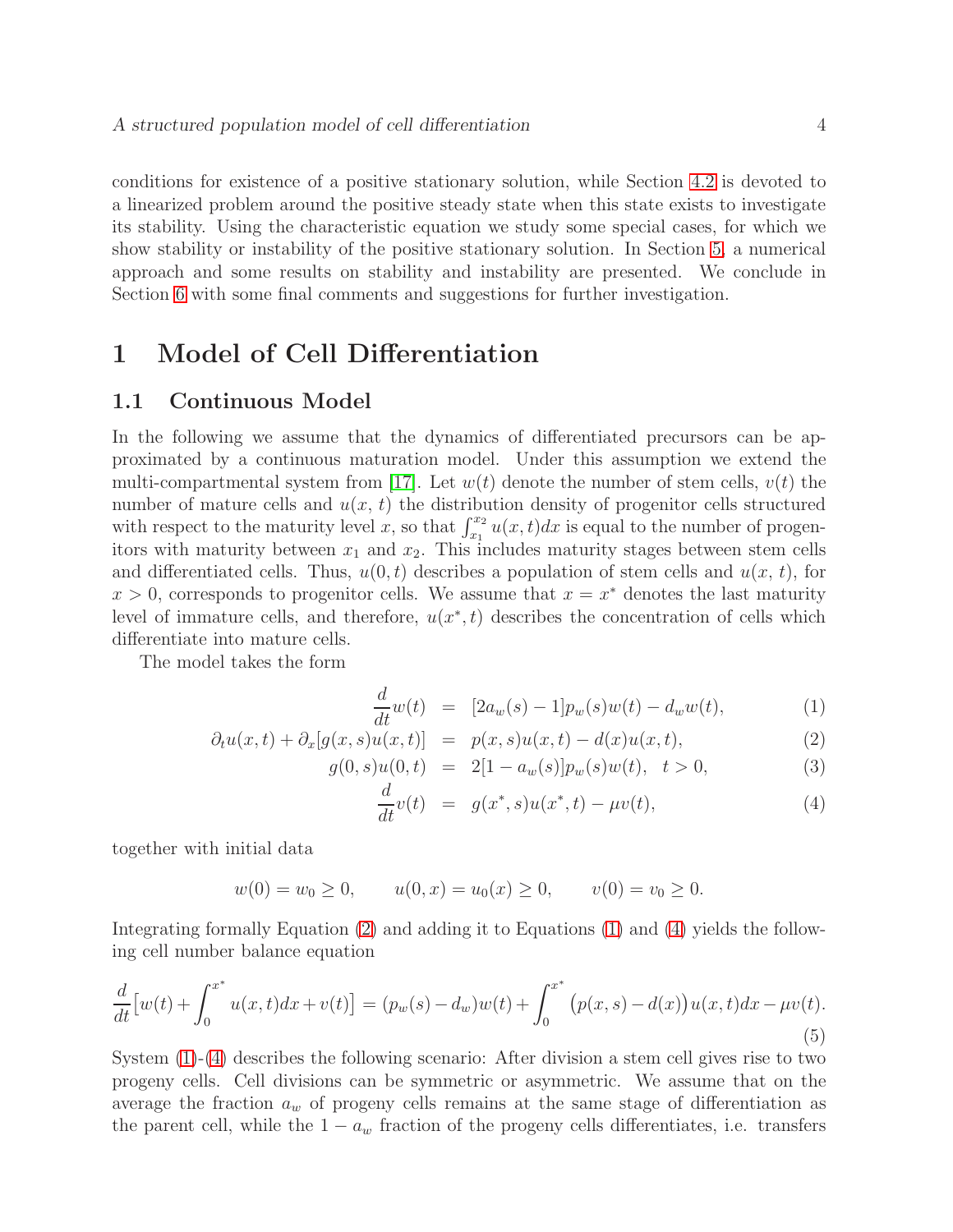to the higher differentiation stage. This covers the symmetric and asymmetric scenarios. Parameters  $p_w$  and  $d_w$  denote the proliferation rate of stem cells and their death rate, respectively. Progenitor cells differentiate at the rate g, which depends on their maturity stage and is also regulated by the feedback from mature cells given by a signaling factor s. Parameters  $p(x)$  and  $d(x)$  denote the proliferation and death rates of precursor cells and depend on the level of cell maturation. Mature cells do not divide and die at the rate  $\mu$ . The whole process is regulated by a single feedback mechanism based on the assumption that there exist signaling molecules (cytokines) which regulate the differentiation or proliferation process. The intensity of the signal depends on the level of mature cells, and is modeled using the dependence

$$
s = s[v(t)] = \frac{1}{1 + kv(t)},
$$

which can be justified using a quasi-steady state approximation of the plausible dynamics of the cytokine molecules, see [\[17\]](#page-29-0). This expression reflects the heuristic assumption that signal intensity achieves its maximum under absence of mature cells and decreases asymptotically to zero if level of mature cells increases.

The concentration of signaling molecules  $s(v)$  influences the length of the cell cycle (proliferation rate p) and/or the fraction of stem cells self-renewal  $(a_w)$  as well as the rate of cell maturation  $(q)$ .

In this model, differentiation of stem cells takes place during mitosis. The differentiation of progenitor cells occurs independently of proliferation. In other words, cells undergo continuous transformations between divisions. We call this process maturation. In the terms of the model this means that in an infinitesimal time interval  $(t, t+dt)$ , the following events occur to a cell of maturity  $x$ ,

- 1. either the cell matures to level  $x + dx$ , which happens with probability  $q[x, v(t)]dt$ ,
- 2. or the cell divides into 2 daughters, which happens with probability  $p(x)dt$ , with other events occurring with probabilities of the order  $o(dt)$ .

If we stick to the discrete model proposed in  $[17]$ , we obtain the following relations linking proliferation and maturation

<span id="page-5-0"></span>
$$
\begin{cases}\ng(x,v) = 2[1 - \frac{a(x)}{1 + kv(t)}]p(x), \\
a_w = a(0), \qquad p_w = p(0), \qquad 0 < a_w = a(0) \le 1,\n\end{cases} \tag{6}
$$

which does not necessarily mean that differentiation can only occur by division; see the discussion at the end of Section [1.2.](#page-6-0)

This leads to a simplification of the boundary condition [\(3\)](#page-4-2) that becomes

$$
u(0,t) = w(t).
$$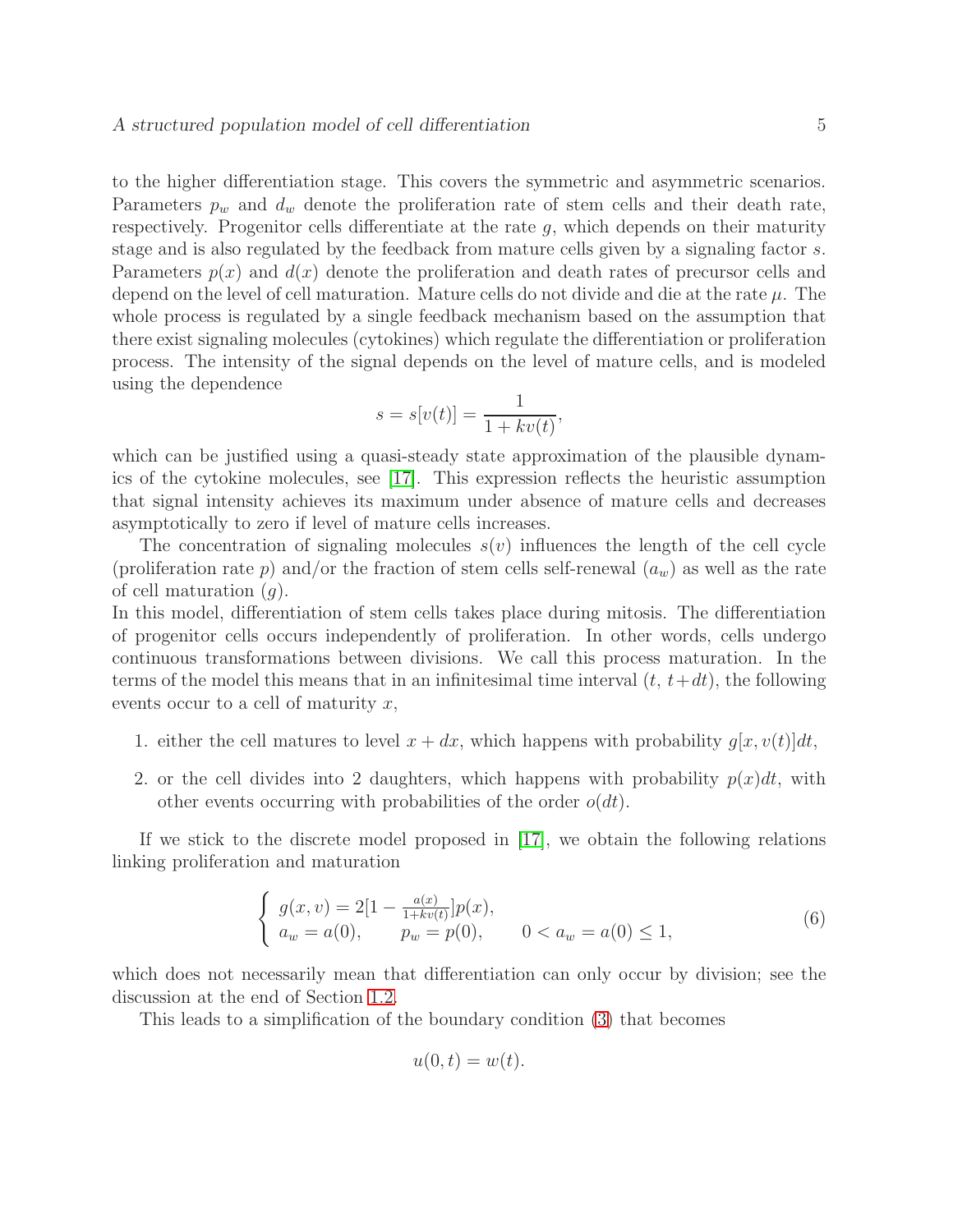### <span id="page-6-0"></span>1.2 Discrete versus Continuous Models

#### General Setting

In this section we consider the relationship between the structured population model [\(1\)](#page-4-2)- [\(4\)](#page-4-2) and the multicompartmental model introduced in [\[17\]](#page-29-0). Following reference [\[18\]](#page-29-7), the multicompartmental model can be formulated in a general way,

<span id="page-6-1"></span>
$$
\frac{d}{dt}u_1 = p_1(s)u_1 - g_1(u_1, s) - d_1u_1,\tag{7}
$$

$$
\frac{d}{dt}u_i = p_i(s)u_i + g_{i-1}(u_{i-1}, s) - g_i(u_i, s) - d_iu_i, \text{ for } i = 1, ..., n-1
$$
 (8)

$$
\frac{d}{dt}u_n = g_{n-1}(u_{n-1}, s) - d_n u_n, \tag{9}
$$

where  $g_i(u_i, s)$  denotes a flux of cells from the subpopulation i differentiating to the subpopulation  $i + 1$ . The terms  $p_i(s)u_i$  and  $d_iu_i$  describe cell fluxes due to proliferation and death, respectively. In the general case proliferation or differentiation may depend on signal intensity.

In reference [\[17\]](#page-29-0), differentiation was linked to proliferation and the following expressions were proposed:

$$
g_i(u_i, s) = 2\left(1 - \frac{a_i}{1 + k u_n}\right) p_i u_i.
$$
\n(10)

This is similar to what was defined for stem cells with  $p_w$  and  $a_w$ ; here  $\frac{a_i}{1+ku_n}$  represents the fraction of cells remaining at the same stage of differentiation  $i$  as the parent cell while the  $1 - \frac{a_i}{1+k}$  $\frac{a_i}{1+ku_n}$  fraction of cells differentiates to the higher stage  $i+1$ . Formulation [\(7\)](#page-6-1)-[\(9\)](#page-6-1) describes the differentiation process independently of cell proliferation in the sense that cells either multiply at stage i or differentiate from compartment i to  $i + 1$  and so forth. Assuming that cell differentiation occurs at a properly-chosen time scale compared to the time scale of the cell division process, we show in the next paragraph how to obtain, after a suitable renormalization, the structured population model of the next paragraph.

#### Continuous Limit

Let us write System [\(7\)](#page-6-1)–[\(9\)](#page-6-1) in a dimensionless way. We define  $P$ ,  $D$ ,  $G_1$ ,  $G$ ,  $\mathcal{U}_1$ ,  $\mathcal{U}$  and  $\mathcal{U}_n$ as characteristic values for the quantities  $p_i$ ,  $d_i$ ,  $g_1$ ,  $g_i$  for  $i \geq 2$ ,  $u_1$ ,  $u_i$  for  $2 \leq i \leq n-1$ , and  $u_n$ , respectively. Then, we define dimensionless quantities by  $\bar{p}_i = \frac{p_i}{\mathcal{P}}$  $\frac{p_i}{P}$  etc. We make the following hypothesis

$$
g_i(u_i, s) = g_i(s)u_i.
$$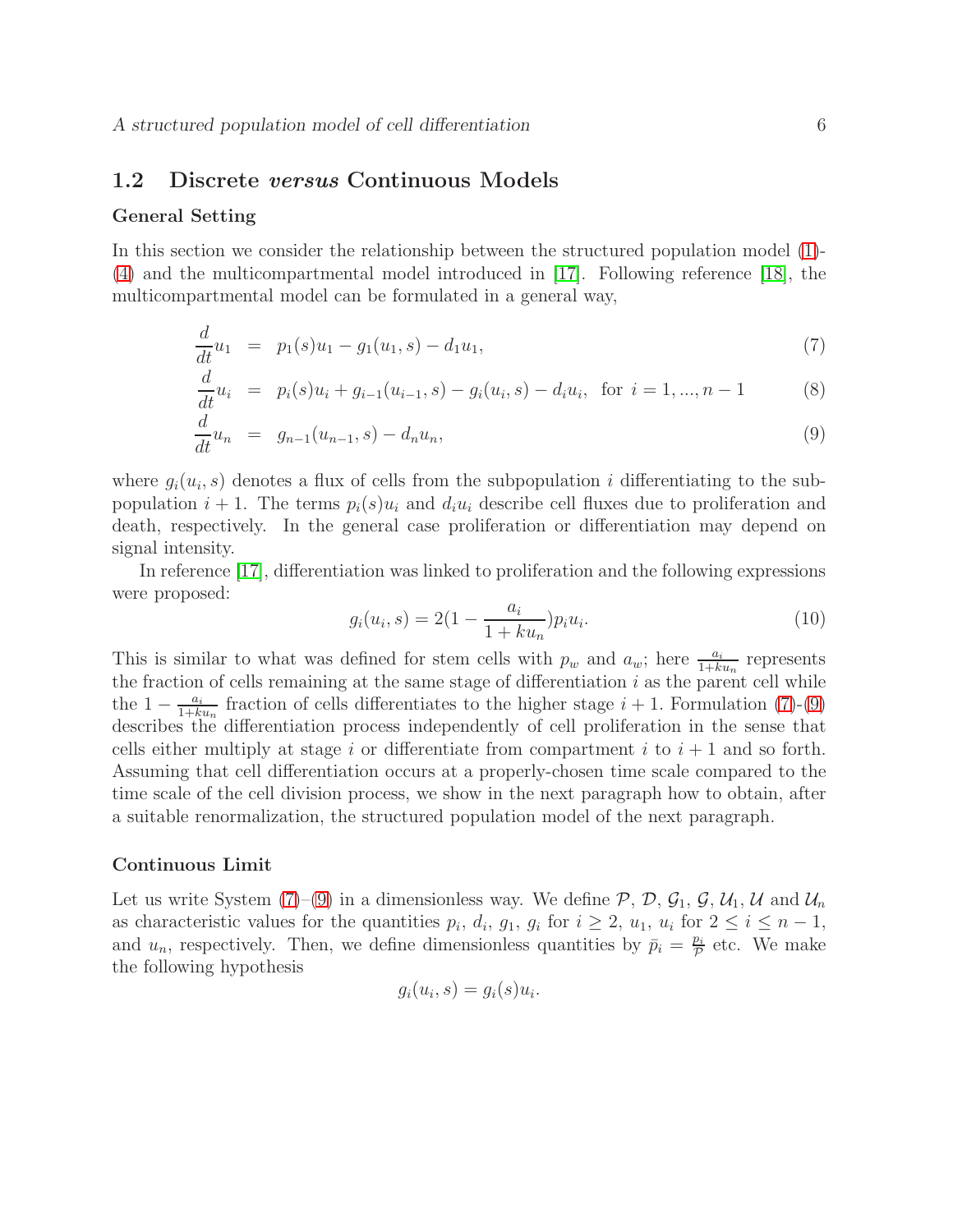Then, system  $(7)-(9)$  $(7)-(9)$  becomes

<span id="page-7-0"></span>
$$
\frac{d}{dt}\bar{u}_1 = \mathcal{P}\bar{p}_1(s)\bar{u}_1 - \mathcal{G}_1\bar{g}_1\bar{u}_1 - \mathcal{D}\bar{d}_1\bar{u}_1,\tag{11}
$$

$$
\frac{d}{dt}\bar{u}_2 = \mathcal{P}\bar{p}_2(s)\bar{u}_2 + \mathcal{G}_1\frac{\mathcal{U}_1}{\mathcal{U}}\bar{g}_1\bar{u}_1 - \mathcal{G}\bar{g}_2\bar{u}_2 - \mathcal{D}\bar{d}_2\bar{u}_2,\tag{12}
$$

$$
\frac{d}{dt}\bar{u}_i = \mathcal{P}\bar{p}_i(s)\bar{u}_i + \mathcal{G}(\bar{g}_{i-1}\bar{u}_{i-1} - \bar{g}_i\bar{u}_i) - \mathcal{D}\bar{d}_i\bar{u}_i, \text{ for } i = 3, ..., n-1,
$$
 (13)

$$
\frac{d}{dt}\bar{u}_n = \frac{\mathcal{G}\mathcal{U}}{\mathcal{U}_n}\bar{g}_{n-1}\bar{u}_{n-1} - \mathcal{D}\bar{d}_n\bar{u}_n.
$$
\n(14)

Letting the number of compartments tend to infinity, we pass from the discrete model to the continuous model by associating to the  $u_i$ 's a function, constant on intervals of type  $(\varepsilon i, \varepsilon (i + 1))$ , with  $\varepsilon \to 0$ ,  $i \to \infty$  and the product  $\varepsilon i$  remaining positive and finite, say  $n = n_{\varepsilon}$ , with  $\varepsilon n \to x^* \in \mathbb{R}_+^* = (0, +\infty)$ . Compartment dependent constants tend to continuous functions, sums over the index i are interpreted as Riemann sums tending to integrals while finite differences give rise to derivatives. A precise discussion of the limiting process is outside the scope of this presentation. We refer, for instance, to [\[7,](#page-28-8) [10\]](#page-28-9) for recent examples of how to obtain such limits based on moments estimates.

In order to interpret the terms  $\mathcal{G}(\bar{g}_{i-1}\bar{u}_{i-1}-\bar{g}_i\bar{u}_i)$  in Equation [\(13\)](#page-7-0) and  $\mathcal{G}_1\frac{\mu_1}{\mathcal{U}}$  $\frac{\partial^{}_{1}}{\partial^{}_{1}}\bar{g}_{1}\bar{u}_{1}$  — $\mathcal{G}\bar{g}_{2}\bar{u}_{2}$ in Equation [\(12\)](#page-7-0), as a finite differences tending to a derivative, we take

$$
\mathcal{G}=\frac{1}{\varepsilon},\qquad \mathcal{G}_1\frac{\mathcal{U}_1}{\mathcal{U}}=\frac{1}{\varepsilon}.
$$

Assuming that  $\mathcal{P}\bar{p}_i(s)\bar{u}_i$  and  $\mathcal{D}d_i\bar{u}_i$  tend toward limits  $p(x, s)u(x, t)$  and  $d(x)u(x, t)$  leads to

$$
\mathcal{P}=1,\qquad \mathcal{D}=1.
$$

In order to obtain that  $\frac{\mathcal{G}U}{\mathcal{U}_n}\bar{g}_{n-1}\bar{u}_{n-1}$  converges to the limit  $g(x^*)u(t, x^*)$  in Equation [\(14\)](#page-7-0), we require

$$
1=\frac{\mathcal{G}\mathcal{U}}{\mathcal{U}_n}=\frac{1}{\varepsilon}\frac{\mathcal{U}}{\mathcal{U}_n}\qquad \mathcal{U}_n=\frac{\mathcal{U}}{\varepsilon}.
$$

This means that the order of magnitude of the number of mature cells is much larger than the one of the maturing cells and stem cells. This can be interpreted by the fact that  $u_i$ tends to  $u(t, x)$  a *density* of cells per unit of maturity, whereas  $u_1$  and  $u_n$  are *numbers* of cells. This scaling follows also from mass balance considerations: System  $(7)-(9)$  $(7)-(9)$  leads to the following mass balance

$$
\frac{d}{dt}u_1 + \frac{d}{dt}\sum_{i=2}^{n-1} u_i + \frac{d}{dt}u_n = p_1u_1 + \sum_{i=2}^{n-1} p_iu_i - d_1u_1 - \sum_{i=2}^{n-1} d_iu_i - d_nu_n, \tag{15}
$$

meaning that the exchange among compartments at maturation rate  $g_i$  does not influence the total growth of the population. In this equation, we keep the specific values  $u_1$  and  $u_n$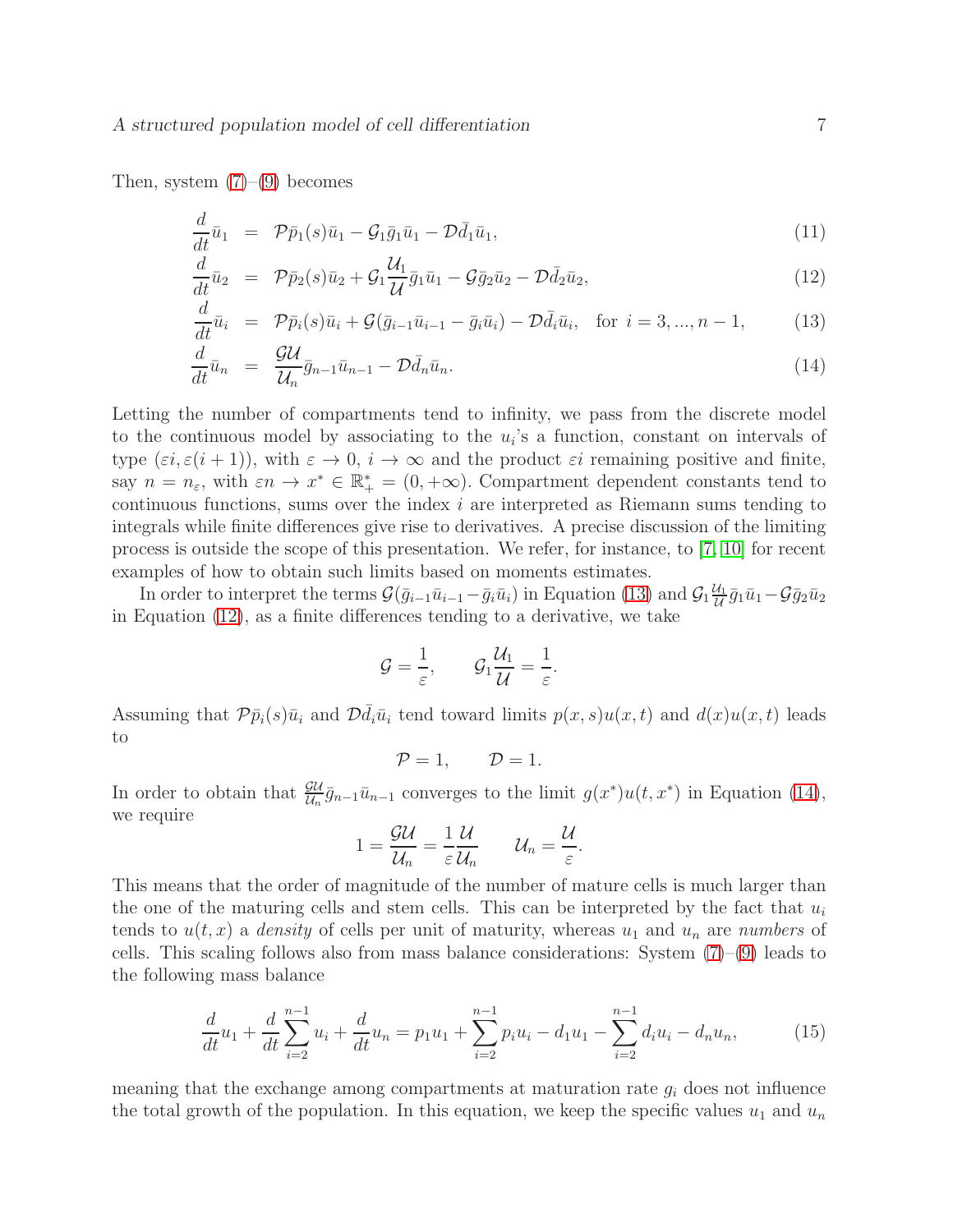and interpret the sum for  $2 \leq i \leq n-1$  as an integral. We obtain

$$
\frac{d}{dt}u_1 + \frac{d}{dt}\sum_{i=2}^{n-1}u_i + \frac{d}{dt}u_n = \frac{d}{dt}\mathcal{U}_1\bar{u}_1 + \mathcal{U}\frac{d}{dt}\sum_{i=2}^{n-1}\bar{u}_i + \mathcal{U}_n\frac{d}{dt}\bar{u}_n,
$$

which leads to the following choice

$$
\frac{\mathcal{U}}{\mathcal{U}_n}=\frac{\mathcal{U}}{\mathcal{U}_1}=\varepsilon.
$$

With this choice and the previous relations, we are led to choose  $\mathcal{G}_1 = 1$ , which allows a limit for Equation [\(11\)](#page-7-0). We note however that this implies a different order of magnitude for  $\mathcal{G}_1$  and for  $\mathcal{G}_2$ ; the interpretation could be that we have divided the previous discrete compartments into smaller ones, of size  $\varepsilon$ , where division does not occur but where maturation occurs. In this framework,  $\mathcal{G}_1$  is not homogeneous to  $\mathcal G$  but rather to the integral of G over a small compartment of size  $\varepsilon$ .

Under these assumptions, let us set

$$
\chi_i^{\varepsilon}(x)=\chi_{[i\varepsilon,(i+1)\varepsilon)}(x),
$$

with  $\chi_A$  being the indicator function of a set A. We introduce the piecewise constant function

<span id="page-8-0"></span>
$$
u^{\varepsilon}(x,t) := \sum_{i=1}^{n_{\varepsilon}} u_i(t) \chi_i^{\varepsilon}(x).
$$

By the same token, we associate the following functions to the coefficients

$$
d^{\varepsilon}(x) := \sum_{i=1}^{n_{\varepsilon}} d_i \chi_i^{\varepsilon}(x), \qquad p^{\varepsilon}(x, s) := \sum_{i=1}^{n_{\varepsilon}} p_i(s) \chi_i^{\varepsilon}(x), \qquad g^{\varepsilon}(x, u(x), s) := \sum_{i=1}^{n_{\varepsilon}} g_i(u_i, s) \chi_i^{\varepsilon}(x).
$$

We make the following continuity assumptions on the dimensionless system:

$$
\exists K > 0 \quad \text{s.t.} \quad |g_i| + |d_i| + |p_i| \le K, \quad |g_{i+1} - g_i| + |d_{i+1} - d_i| + |p_{i+1} - p_i| \le \frac{K}{i} \tag{16}
$$

 $p_i, g_i$  are uniformly continuous with respect to the variable s.

We define the piecewise constant functions  $g^{\varepsilon}$ ,  $d^{\varepsilon}$  and  $p^{\varepsilon}$  on the respective basis of the discrete coefficients  $g_i$ ,  $d_i$  and  $p_i$ , similarly as  $u^{\varepsilon}$  was defined for  $u_i$ . Assumption [\(16\)](#page-8-0) leads to their convergence (up to subsequences) to continuous functions  $g, d$  and  $p$  of both variables x and s (see Lemma 1 of [\[10\]](#page-28-9) for instance). We can prove (based e.g. on [\[7,](#page-28-8) [10\]](#page-28-9)) the following result.

**Proposition 1.1** *Suppose that*  $u_i^{\varepsilon}$  *is a solution of Equation* [\(13\)](#page-7-0) *verifying*  $(u_i(t = 0)) \in l^1$ . *Under Assumption* [\(16\)](#page-8-0), for all  $T > 0$ , there exists a subsequence of  $(u_i^{\varepsilon})$  converging towards *a limit*  $u \in C(0, T; \mathcal{M}^1([0, x^*])$  – weak- $*$ ) solution of Equation [\(2\)](#page-4-2),  $u_1^{\varepsilon}$  to a limit  $u_1 \in C(0, T)$ solution of Equation [\(1\)](#page-4-2) where  $s = s(v)$  with v a limit of a subsequence of  $u_n^{\varepsilon}$ . The boundary *condition* [\(3\)](#page-4-2) *is satisfied in a distributional sense and Equation* [\(5\)](#page-4-3) *is satisfied, what is equivalent to a weak formulation of the boundary condition* [\(4\)](#page-4-2)*.*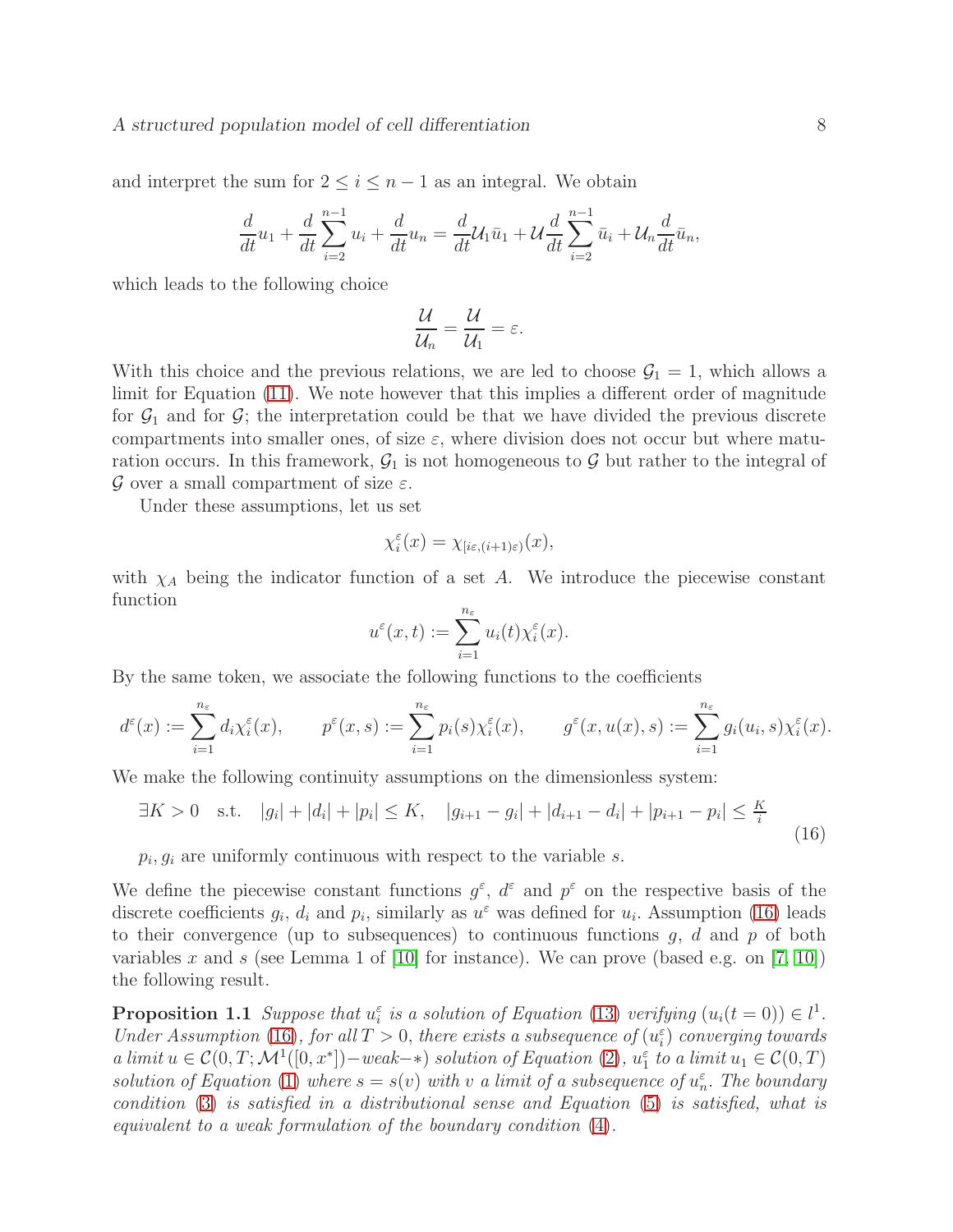We note that we have used the fact that maturation and proliferation are decorrelated. If this were not the case, it would be impossible to make a  $1/\varepsilon$  factor appear in  $\mathcal{G}$ , since  $P = 1$ . In such case in the limit equation the transport appears as a first order corrective term and Equation [\(2\)](#page-4-2) is replaced by

$$
\partial_t u(x,t) + \varepsilon \partial_x [g(x,s)u(x,t)] = p(x,s)u(x,t) - d(x)u(x,t). \tag{17}
$$

<span id="page-9-0"></span>Figure [1](#page-22-0) in Section [5.2](#page-20-0) depicts related numerical simulations.

### 2 Uniform Bounds for the Continuous Model

In the remainder of this work we will consider a special version of the above model assuming time independent proliferation rates  $p(x)$ , and zero death rates of undifferentiated cells  $d_w = 0$  and  $d(x) = 0$ . Indeed, neglecting death rates of immature cells does not change the analysis. Concerning the feedback loops it was shown in [\[17\]](#page-29-0) for the discrete model that the feedback on the stem cells self-renewal fraction and on the maturation speed  $q$  is much more important for the efficiency of the process than the feedback on the proliferation rate  $p(x)$ . Therefore, in the reminder of this work we focus on the model with regulated self-renewal and maturation. We also introduce simpler notation which makes it easier for analysis. This yields the following system of differential equations for  $t > 0$ ,  $x > 0$ .

<span id="page-9-1"></span>
$$
\frac{d}{dt}w(t) = \alpha(v(t))w(t),\tag{18}
$$

$$
\partial_t u(x,t) + \partial_x[g(x,v(t))u(x,t)] = p(x)u(x,t), \qquad (19)
$$

$$
u(0,t) = w(t), \tag{20}
$$

<span id="page-9-5"></span><span id="page-9-2"></span>
$$
\frac{d}{dt}v(t) = g(x^*, v(t))u(x^*, t) - \mu v(t),
$$
\n(21)

together with initial data

<span id="page-9-3"></span>
$$
w(0) = w_0 \ge 0, \qquad u(0, x) = u_0(x) \ge 0, \qquad v(0) = v_0 \ge 0. \tag{22}
$$

We obtain the cell number balance law

$$
\frac{d}{dt}\left[w+\int u(x,t)dx+v\right] = [\alpha(v)+g(0,v)]w+\int p(x)u(x,t)dx-\mu v(t),\qquad(23)
$$

corresponding to the fact that the total population can only change by proliferation or death. Indeed, one can interpret  $\alpha + g(0, v)$  as the stem cells proliferation rate, see above sections and Equation [\(5\)](#page-4-3).

<span id="page-9-4"></span>In the sequel we will study model  $(18)–(21)$  $(18)–(21)$  under the following assumptions

$$
g_x, \ g_{xx} \in L^{\infty}([0, x^*] \times \mathbb{R}^+), \ \alpha(x) \in C([0, \infty)), \ p(x) \in C^1([0, x^*]), \tag{24}
$$

$$
\alpha(v) \in [\alpha_{\infty}, \alpha_0], \quad \alpha \text{ is decreasing }, \quad \alpha(+\infty) := \alpha_{\infty} < 0,
$$
 (25)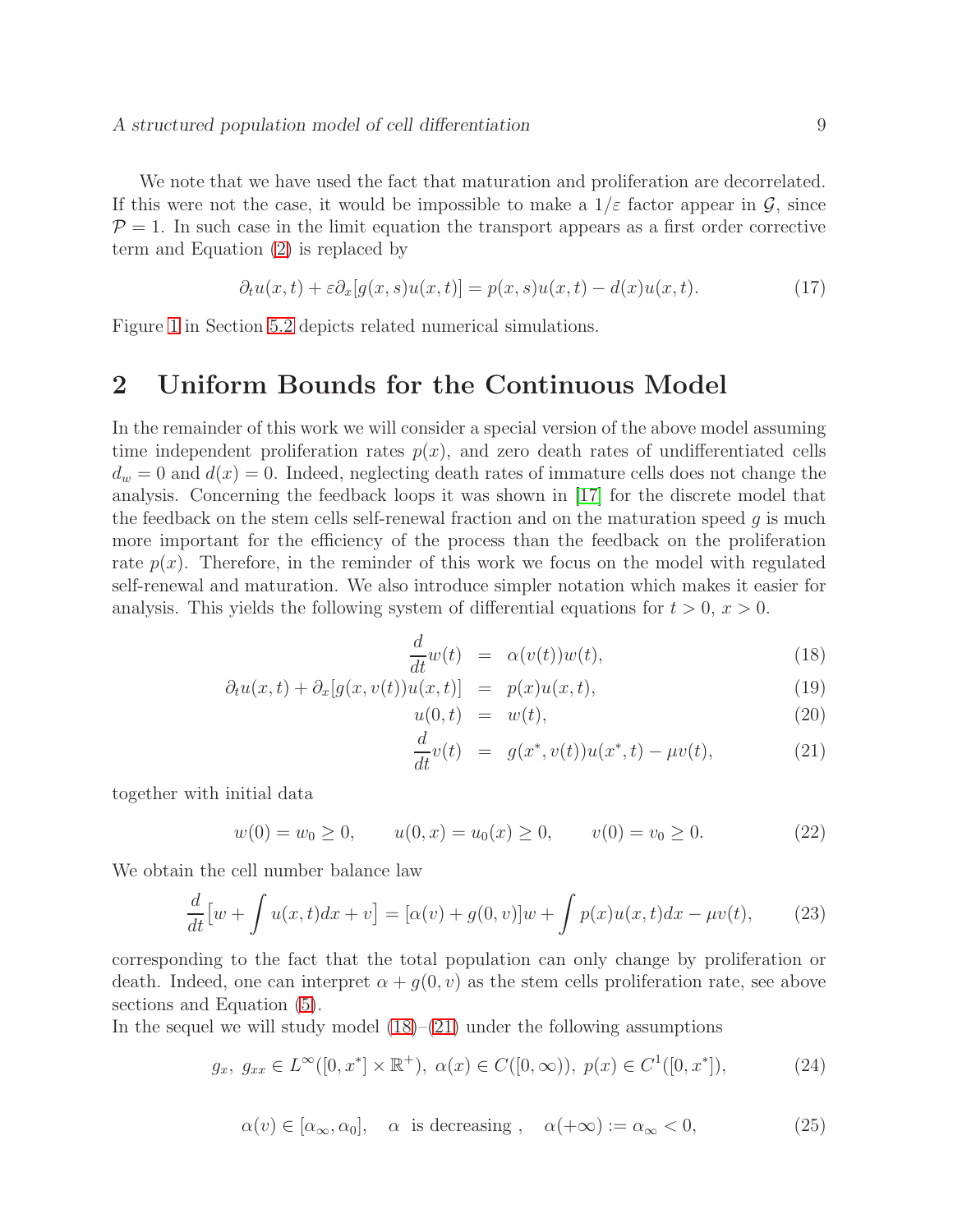<span id="page-10-1"></span>
$$
0 < g_- \le g(x, v) \le g_+ < \infty, \ \forall (x, v) \in [0, x^*] \times \mathbb{R}^+, \tag{26}
$$

<span id="page-10-0"></span>First we show that the model solutions are uniformly bounded

**Theorem 2.1** *Under assumptions*  $(24)$  – $(26)$  *and that*  $u_0(x) \in C^1([0, x^*])$ *, the solution to System* [\(18\)](#page-9-1)–[\(22\)](#page-9-3) *is uniformly bounded. More precisely, all the components*  $w(t)$ *,*  $u(x, t)$ *,* v(t) *are uniformly bounded.*

The remainder of the section is devoted to the proof of this result, which uses some technical lemmas. We first prove the following estimate

**Lemma 2.2** *Under the assumptions of Theorem [2.1,](#page-10-1) the function*  $z(x,t) = \partial_x(\ln u)$  *is uniformly bounded on*  $[0, x^*] \times \mathbb{R}^+$ .

**Proof.** The equation for z reads

<span id="page-10-3"></span>
$$
\begin{cases}\n\partial_t z + \partial_x (gz) &= -g_{xx} + p_x, \\
z(0, t) &= -\frac{\alpha(v) - p(0)}{g(0, v)} - \frac{g_x(0, v)}{g(0, v)} \in L^\infty(0, +\infty).\n\end{cases}
$$
\n(27)

Indeed, we have  $z(0, t) = \frac{u_x(0,t)}{u(0,t)}$  and thus we can compute

$$
z(0, t) = -\frac{\partial_t u(0, t) - p(0)u(0, t) + g_x(0, v)u(0, t)}{g(0, v)u(0, t)}
$$
  
= 
$$
-\frac{\alpha(v) - p(0)}{g(0, v)} - \frac{g_x(0, v)}{g(0, v)}.
$$

And we conclude that  $z(0, t)$  is uniformly bounded by assumptions  $(24)$ – $(26)$ . Next, we rewrite the equation for  $z$  as

<span id="page-10-2"></span>
$$
\partial_t z + g \partial_x z = -g_x z + Q(x, v), \tag{28}
$$

,

where  $Q = -g_{xx} + p_x$  is a bounded function of v and x.

In the following, we show that the solution to [\(28\)](#page-10-2) satisfies the estimate

$$
||z(x,t)||_{L^{\infty}} \le M := \left(\sup_{t} |z(0,t)| + \sup_{x} |z(x,0)| + x^* ||\frac{Q}{g}||_{L^{\infty}}\right) e^{x^*||\frac{gx}{g}||_{L^{\infty}}}.
$$
 (29)

Indeed, since  $g \ge g_{-} > 0$ , we can rewrite Equation [\(28\)](#page-10-2) as

$$
\partial_x z + \frac{1}{g} \partial_t z = -\frac{g_x}{g} z + \frac{Q(x, v)}{g}
$$

and apply the method of characteristics by defining as usual (except that  $x$  plays the role of time),

$$
\frac{dT}{dx}(x,t) = \frac{1}{g}(x, v(T(x,t))), \quad T(x = 0, t) = t,
$$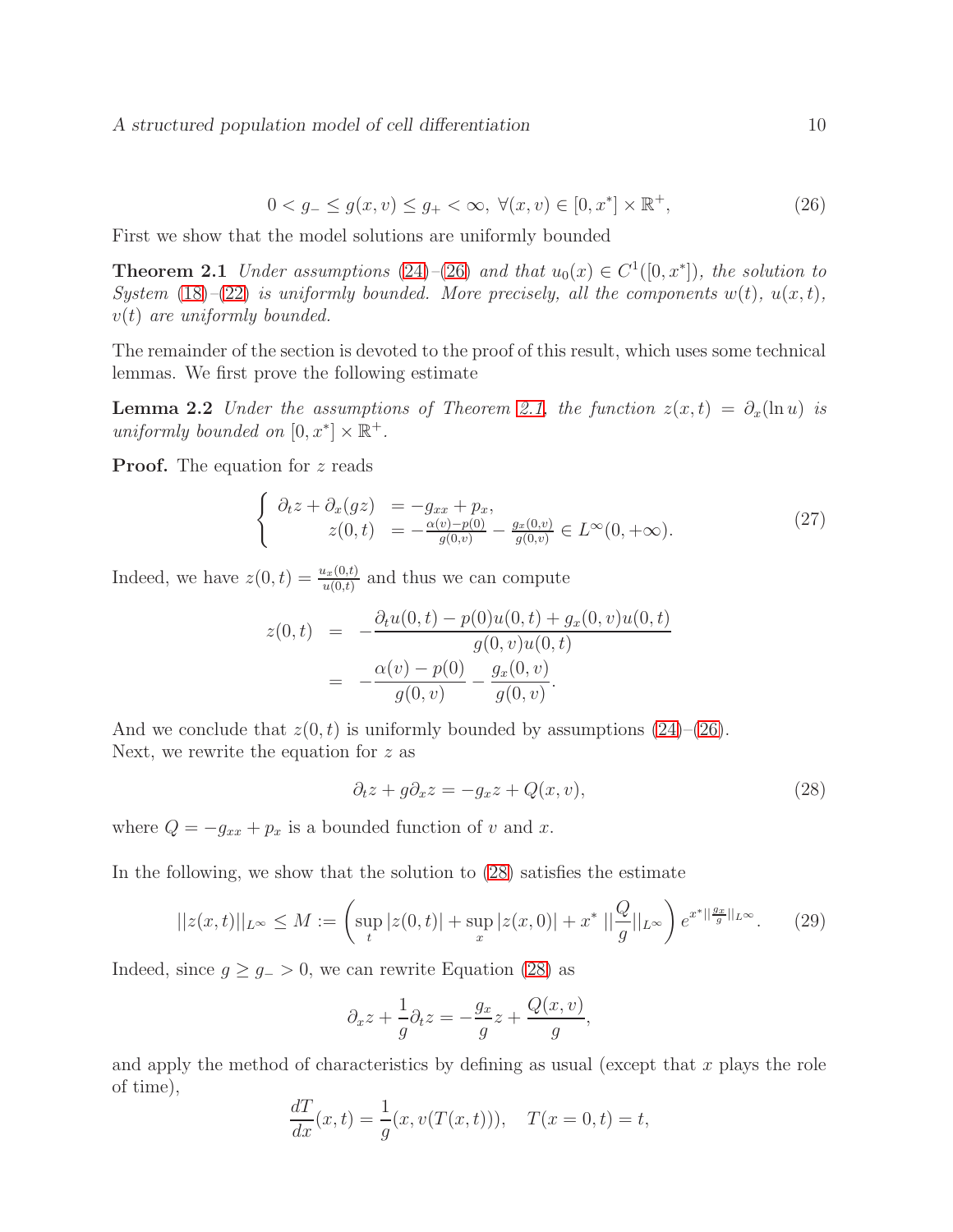A structured population model of cell differentiation 11

$$
\frac{dT^{-1}}{dx}(x,t') = -\frac{1}{g}(x,v(T^{-1}(x,t'))), \quad T^{-1}(x=0,t') = t'.
$$

We look for solutions of the form  $Z(x,t) = z(x, T(x,t))$ , which satisfy the following equation

$$
\partial_x Z + \frac{g_x}{g}(x, T(x, t))Z = \partial_x (Ze^{0\overline{\int_{g}^{x} \frac{g_x}{g}(\zeta, T(\zeta, t))d\zeta}})e^{-\int_{0}^{x} \frac{g_x}{g}(\zeta, T(\zeta, t))d\zeta} = \frac{Q}{g}(x, v(T(x, t))).
$$

Integrating the above equation yields

$$
Z(x,t)e^{\int_{0}^{x} \frac{g_x}{g}(\zeta,T(\zeta,t))d\zeta} = Z(0,t) + \int_{0}^{x} \frac{Q}{g}(\xi, v(T(\xi,t)))e^{\int_{0}^{\xi} \frac{g_x}{g}(\zeta,T(\zeta,t))d\zeta}d\xi,
$$
  

$$
Z(x,t) = Z(0,t)e^{-\int_{0}^{x} \frac{g_x}{g}(\zeta,T(\zeta,t))d\zeta} + \int_{0}^{x} \frac{Q}{g}(\xi, v(T(\xi,t)))e^{-\int_{\xi}^{x} \frac{g_x}{g}(\zeta,T(\zeta,t))d\zeta}d\xi,
$$
  

$$
z(x,T(x,t)) = z(0,t)e^{-\int_{0}^{x} \frac{g_x}{g}(\zeta,T(\zeta,t))d\zeta} + \int_{0}^{x} \frac{Q}{g}(\xi, v(T(\xi,t)))e^{-\int_{\xi}^{x} \frac{g_x}{g}(\zeta,T(\zeta,t))d\zeta}d\xi.
$$

Defining  $\bar{t} = T(x, t)$ , or yet  $t = T^{-1}(x, \bar{t})$ , yields  $T^{-1} \geq 0$  for  $\bar{t} \geq \frac{x^*}{g_{mi}}$  $\frac{x^*}{g_{min}}$ , and we obtain

$$
z(x,\bar{t}) = z(0,T^{-1}(x,\bar{t}))e^{-\int_{0}^{x} \frac{g_x}{g}(\zeta,T(\zeta,T^{-1}(x,\bar{t})))d\zeta} + \int_{0}^{x} \frac{Q}{g}(\xi,v(T(\xi,T^{-1}(x,\bar{t}))))e^{-\int_{\xi}^{x} \frac{g_x}{g}(\zeta,T(\zeta,T^{-1}(x,\bar{t})))d\zeta}d\xi.
$$

Therefore, for  $\bar{t} \geq \frac{x^*}{g_{mi}}$  $\frac{x^*}{g_{min}}$  it holds

<span id="page-11-0"></span>
$$
||z||_{L^{\infty}} \le (|z(0, \cdot)| + x^*||\frac{Q}{g}||_{L^{\infty}})e^{x^*||\frac{g_x}{g}||_{L^{\infty}}}.
$$

 $\Box$ 

From Lemma [2.2,](#page-10-3) we deduce several useful estimates

Lemma 2.3 *There exist positive constants* M1*,* M2*,* M<sup>3</sup> *such that the solutions to system* [\(18\)](#page-9-1)*–*[\(22\)](#page-9-3) *satisfy*

- $(i) w(t) \leq M_1 u(x, t)$ ,
- $(iii) w(t) \leq M_2v(t)$ ,
- *(iii)*  $u(x, t) \leq M_3w(t)$ .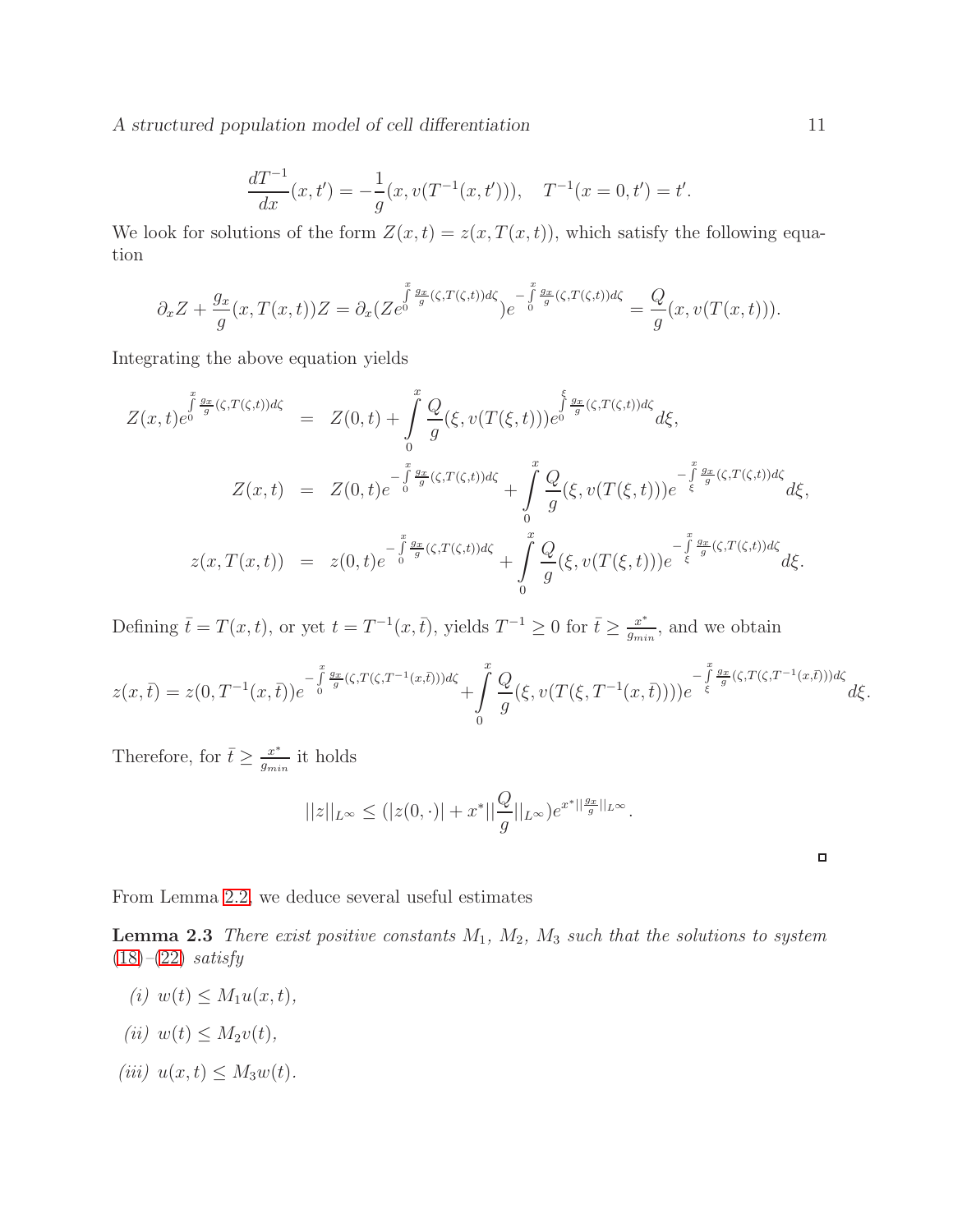**Proof** (*i*) Boundedness of  $-z = -\frac{\partial}{\partial x} \ln u$  results in the following inequality

$$
\ln\frac{1}{u} \le \ln\frac{1}{w} + Mx,
$$

which in turn yields assertion (*i*) with  $M_1 = e^{Mx^*}$ .

 $(ii)$  To bound w by v, we calculate

$$
\frac{d}{dt}\frac{w}{v} = \frac{w}{v}\left(\alpha(v(t)) - g(x^*, v(t))\frac{u(x^*, t)}{v} + \mu\right).
$$

Since  $\alpha(v) \leq \alpha(0)$ ,  $g(x^*, v(t)) \geq g$  and  $u(x^*, t) \geq w(t)/M_1$  we obtain

$$
\frac{d}{dt}\frac{w}{v} \le \frac{w}{v}\left(\alpha(0) + \mu - \frac{g_-}{M_1}\frac{w}{v}\right).
$$

This yields the estimate

$$
w(t) \le v(t) \max \left( \frac{w(0)}{v(0)}, M_1 \frac{\alpha(0) + \mu}{g_-} \right) := M_2 v(t),
$$

and the assertion  $(ii)$  is proved.

(*iii*) The proof follows as in (*i*), departing from  $\ln u(x, t) \leq \ln w(x, t) + Mx$ .

As a consequence of Lemma [2.3,](#page-11-0) we derive

**Corollary 2.4** *Under the assumptions of Theorem [2.1,](#page-10-1) the components*  $w(t)$ *,*  $u(x,t)$  *and* v(t) *of the solutions to System* [\(18\)](#page-9-1)*–*[\(22\)](#page-9-3) *are uniformly bounded.*

**Proof.** Applying Lemma [2.3](#page-11-0) (*ii*) to equation [\(18\)](#page-9-1), we obtain

$$
\frac{dw}{dt} \le \alpha \left(\frac{w}{M_2}\right)w.
$$

This yields boundedness of  $w$  by Assumption  $(25)$ .

Boundedness of w yields also boundedness of u using Lemma [2.3](#page-11-0) *(iii)*. Finally, bound-edness of v results from Equation [\(21\)](#page-9-1) due to boundedness of  $u(x^*, t)$  because  $g \leq g_+$ .  $\Box$ 

The proof of Theorem [2.1](#page-10-1) is now complete.

We also state another result, in the spirit of Lemma [2.3,](#page-11-0) that is used later on

**Lemma 2.5** *There exists a constant*  $M_4 > 0$  *and*  $0 < \gamma < 1$  *such that*  $v(t) \leq M_4 w^{\gamma}(t)$ *.* 

$$
\Box
$$

<span id="page-12-0"></span> $\Box$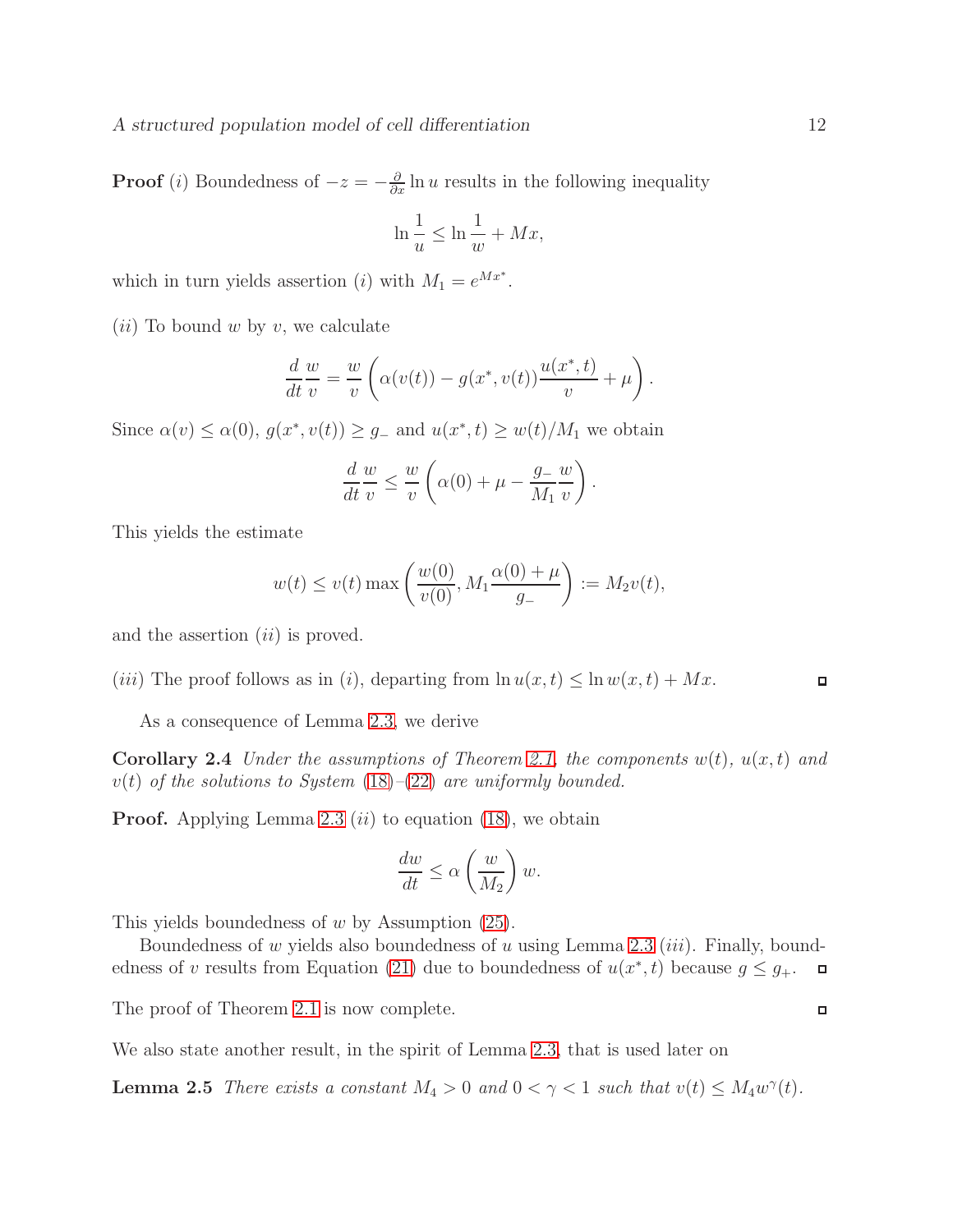Proof. We calculate

$$
\frac{d}{dt}\frac{v}{w^{\gamma}} \le M_3 g(x^*, v(t))w^{1-\gamma} - \frac{v}{w^{\gamma}}(\mu + \gamma \alpha(v)).
$$

We choose  $\gamma > 0$  small enough such that  $\mu + \gamma \alpha_{\infty} := \mu_1 > 0$  and  $\gamma < 1$ . Since w is uniformly bounded, we find

$$
\frac{d}{dt}\frac{v}{w^{\gamma}} \leq C - \frac{v}{w^{\gamma}}\mu_1
$$

which yields boundedness of  $\frac{v}{w^{\gamma}}$ .

Finally, we conclude this section with a consequence of Theorem [2.1.](#page-10-1)

**Corollary 2.6** *Under the Assumptions* [\(24\)](#page-9-2)–[\(26\)](#page-10-0) and that  $u_0(x) \in C^1([0, x^*])$ , System [\(18\)](#page-9-1)– [\(22\)](#page-9-3) *has a unique global solution. Furthermore, such solution is uniformly bounded.*

**Proof.** Local in time existence of the unique solution follows from the Cauchy-Lipschitz theorem. Theorem [2.1](#page-10-1) provides uniform boundedness of solutions and hence the global existence.  $\Box$ 

## <span id="page-13-0"></span>3 Extinction and Persistence

In this section we provide conditions for extinction and persistence of positive solutions.

First, we consider a case when  $\alpha(0) < 0$ . In this case there exists only a trivial steady state of the model and

**Theorem 3.1** *Assume* [\(24\)](#page-9-2)–[\(26\)](#page-10-0)*.* If  $\alpha(0) < 0$ *, then all solutions of system* [\(18\)](#page-9-1)–[\(22\)](#page-9-3) *converge to zero at an exponential rate.*

**Proof** First of all, notice that, since  $\alpha(v) \leq \alpha(0) < 0$ , it is obvious from equation [\(18\)](#page-9-1) that w converges to 0 exponentially.

For the other components, we consider a functional  $\gamma w(t) + \int_0^{x^*}$  $e^{-\beta x}u(x,t)dx + e^{-\beta x^*}v,$ with positive constants  $\gamma$  and  $\beta$  to be determined. We compute its time derivative,

$$
\frac{d}{dt}(\gamma w(t) + \int_0^{x^*} e^{-\beta x} u(x, t) dx + e^{-\beta x^*} v)
$$
\n
$$
= \gamma \alpha(v)w(t) - \beta \int_0^{x^*} e^{-\beta x} g(x, v) u(x, t) dx - e^{-\beta x^*} g(x^*, v) u(x^*, t)
$$
\n
$$
+ g(0, v)u(0, t) + \int_0^{x^*} p(x)u(x, t) e^{-\beta x} dx + g(x^*, v)u(x^*, t) e^{-\beta x^*} - \mu e^{-\beta x^*} v
$$
\n
$$
= [\gamma \alpha(v) + g(0, v)]w(t) + \int_0^{x^*} e^{-\beta x} u(x, t) (p(x) - \beta g(x, v)) dx - \mu e^{-\beta x^*} v.
$$

 $\Box$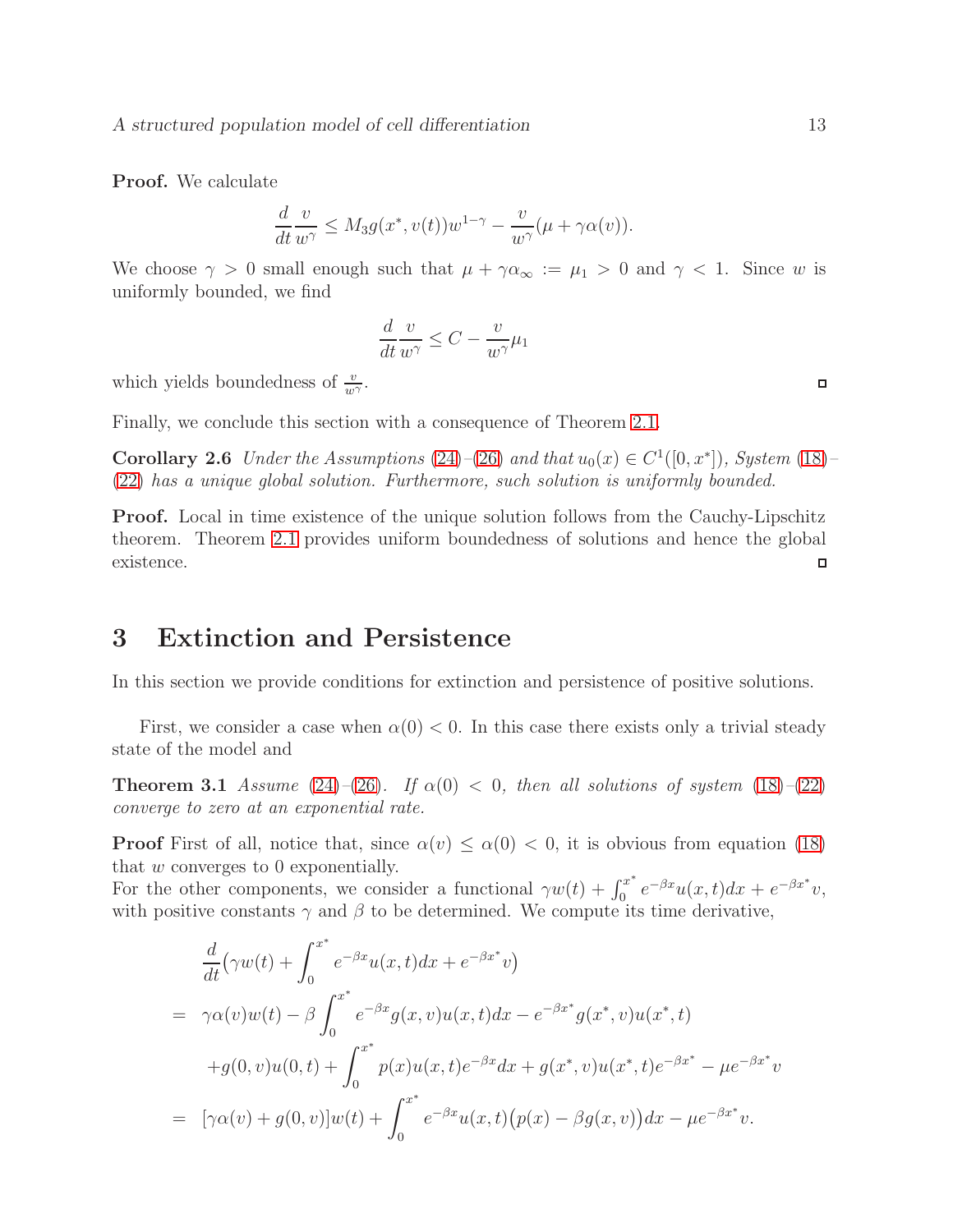Since  $\alpha(v) \leq \alpha(0) < 0$  we may choose  $\gamma$  such that  $\gamma \alpha(0) + \sup_v g(0, v) \leq -\Gamma < 0$ . Moreover, choosing  $\beta$  such that  $p(x) - \beta q(x, v) < -\Gamma$  implies that

$$
\frac{d}{dt}\left(\gamma w(t) + \int_0^{x^*} e^{-\beta x} u(x,t) dx + e^{-\beta x^*} v\right) \le -\Gamma w(t) - \Gamma \int_0^{x^*} e^{-\beta x} u(x,t) dx - \mu e^{-\beta x^*} v.
$$

We conclude that the solutions converge to zero at an exponential rate for  $t \to \infty$ .  $\Box$ 

Secondly, if it is the case that  $\alpha(0) > 0$ , then we conclude that the solutions to the system cannot become extinct.

**Theorem 3.2** *Assume* [\(24\)](#page-9-2)–[\(26\)](#page-10-0)*,*  $w(0) > 0$  *and*  $u_0(x) \in C^1([0, x^*])$ *.* If  $\alpha(0) > 0$ *, the solution* u*,* v*,* w *of system* [\(18\)](#page-9-1)*-*[\(21\)](#page-9-1) *with positive initial conditions remain bounded away from zero.*

Proof Applying Lemma [2.5](#page-12-0) to equation [\(18\)](#page-9-1), we obtain

$$
\frac{dw}{dt} \ge \alpha \left( M_4 w^{\gamma} \right) w,
$$

and the assumption  $\alpha(0) > 0$  allows us to conclude. Then, the estimates of Lemma [2.3](#page-11-0) conclude for u and v.  $\Box$ 

## <span id="page-14-0"></span>4 Stationary Solutions and Their Stability

### <span id="page-14-1"></span>4.1 Stationary Solutions

As usual in dynamical systems, a natural question concerns the existence of steady states (stationary solutions). We shall now investigate this issue.

In our case, the steady states are given by the solutions  $(\bar{w}, \bar{u}, \bar{v})$  to the system

<span id="page-14-2"></span>
$$
\alpha(\bar{v})\bar{w} = 0, \tag{30}
$$

$$
\frac{d}{dx}[\bar{g}(x)\bar{u}(x)] = p(x)\bar{u}(x),\tag{31}
$$

$$
\bar{u}(0) = \bar{w}, \tag{32}
$$

$$
\bar{g}(x^*)\bar{u}(x^*) - \mu \bar{v} = 0, \qquad (33)
$$

where  $\bar{g}(x) := g(x, \bar{v}).$ 

System  $(18)$ – $(21)$  always admits the trivial steady state  $w = 0$ ,  $u = 0$ ,  $v = 0$ , which we do not consider. Depending upon the value  $\alpha(0)$  it may also have exactly one positive steady state  $(\bar{w}, \bar{u}, \bar{v})$ , as we state it in the

<span id="page-14-3"></span>Lemma 4.1 *Under the Assumptions* [\(24\)](#page-9-2)*–*[\(26\)](#page-10-0)*, the System* [\(18\)](#page-9-1)*-*[\(21\)](#page-9-1) *has a strictly positive steady state if and only if*  $\alpha(0) > 0$ *. Furthermore, the steady state is unique.*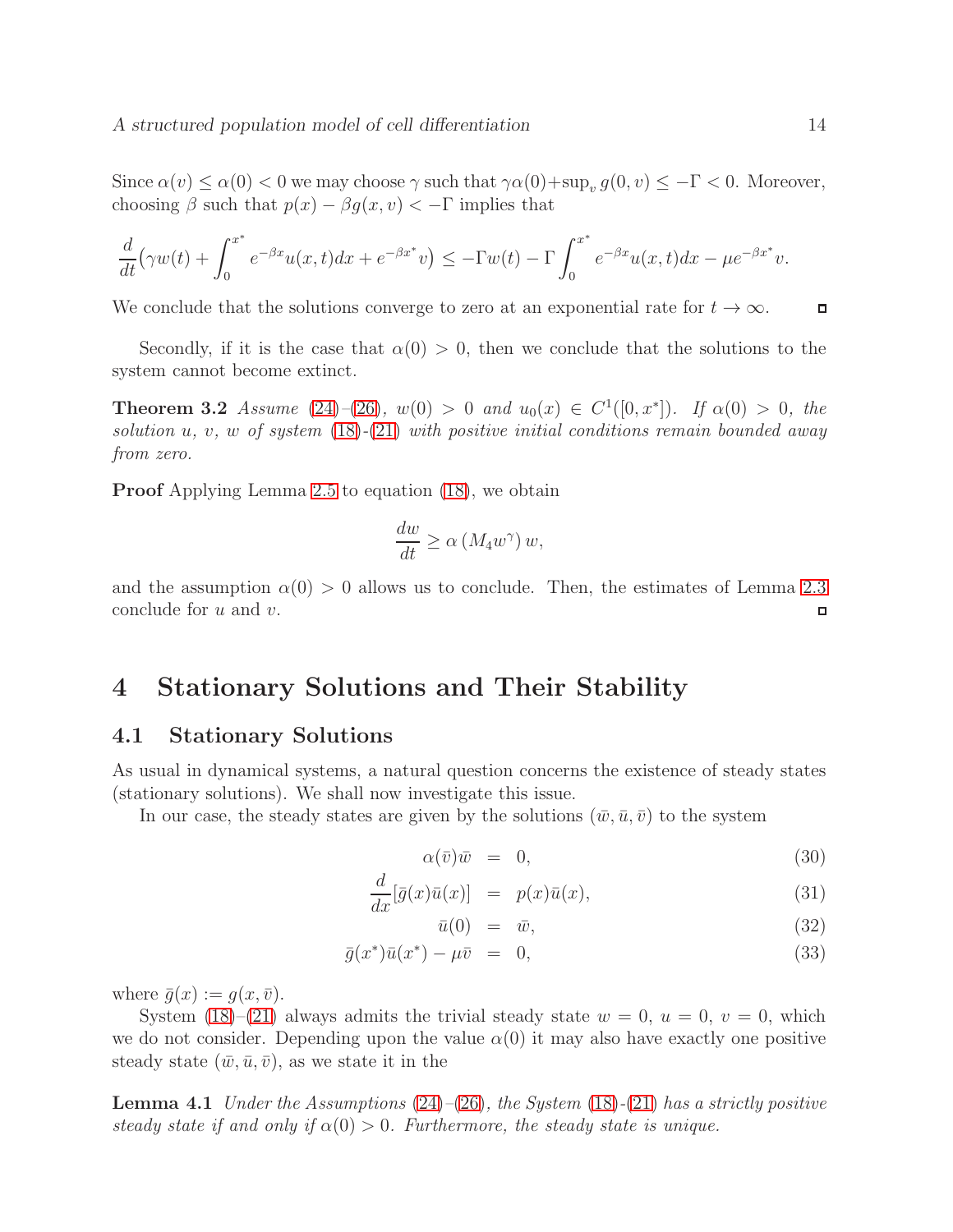This condition is in agreement with biological observations concerning self-renewal of stem cell subpopulation [\[12\]](#page-29-8) and an analogous condition for the compartmental model was discussed in [\[18\]](#page-29-7).

Proof Since we discard the trivial steady state, from equation [\(30\)](#page-14-2) we obtain the condition  $\alpha(\bar{v}) = 0$ . As we know that  $\alpha$  decreases and tends to  $\alpha_{\infty} < 0$  at infinity, there exists a unique solution  $\bar{v}$  to

<span id="page-15-2"></span>
$$
\alpha(\bar{v}) = 0,\tag{34}
$$

if and only if the condition  $\alpha(0) > 0$  holds. Thus, we may compute

$$
\bar{u}(x^*) = \frac{\mu \bar{v}}{\bar{g}(x^*)} .
$$

Solving differential equation [\(31\)](#page-14-2) with this boundary condition at  $x = x^*$  yields,

$$
\bar{u}(x) = \frac{\bar{g}(x^*)}{\bar{g}(x)} \bar{u}(x^*) \exp\left\{-\int_x^{x^*} \frac{p(\xi)}{\bar{g}(\xi)} d\xi\right\}.
$$
\n(35)

We finally identify  $\bar{w}$  using the boundary condition at  $x = 0$ ,  $\bar{w} = \bar{u}(0)$ , which leads to

$$
\bar{w} = \frac{\bar{g}(x^*)}{\bar{g}(0)} \bar{u}(x^*) \exp\left\{-\int_0^{x^*} \frac{p(\xi)}{\bar{g}(\xi)} d\xi\right\} = \frac{\mu \bar{v}}{\bar{g}(0)} \exp\left\{-\int_0^{x^*} \frac{p(\xi)}{\bar{g}(\xi)} d\xi\right\}.
$$
 (36)

This gives explicit values of the model and completes the proof.

For  $\alpha$  given explicitly by [\(6\)](#page-5-0), we may compute

$$
\begin{cases}\n\bar{v} = \frac{2a_w - 1}{k}, \n\bar{u}(x^*) = \frac{\mu}{kp(x^*)} \frac{a_w(2a_w - 1)}{2a_w - a(x^*)}.\n\end{cases}
$$
\n(37)

### <span id="page-15-0"></span>4.2 The Linearized Problem around the Steady State

In order to investigate local linear stability, we consider in this section the linearization around the positive steady state. We first derive a characteristic equation for the eigenvalue problem. The signs of the real parts of these eigenvalues give stability (if they all are negative) or instability (if there exists one with positive real part). To emphasize our main point, which is that stability as well as instability of the positive steady state can take place for a suitable choice of model parameters, we shall focus on some simpler cases where stability analysis is more transparent.

<span id="page-15-3"></span><span id="page-15-1"></span> $\Box$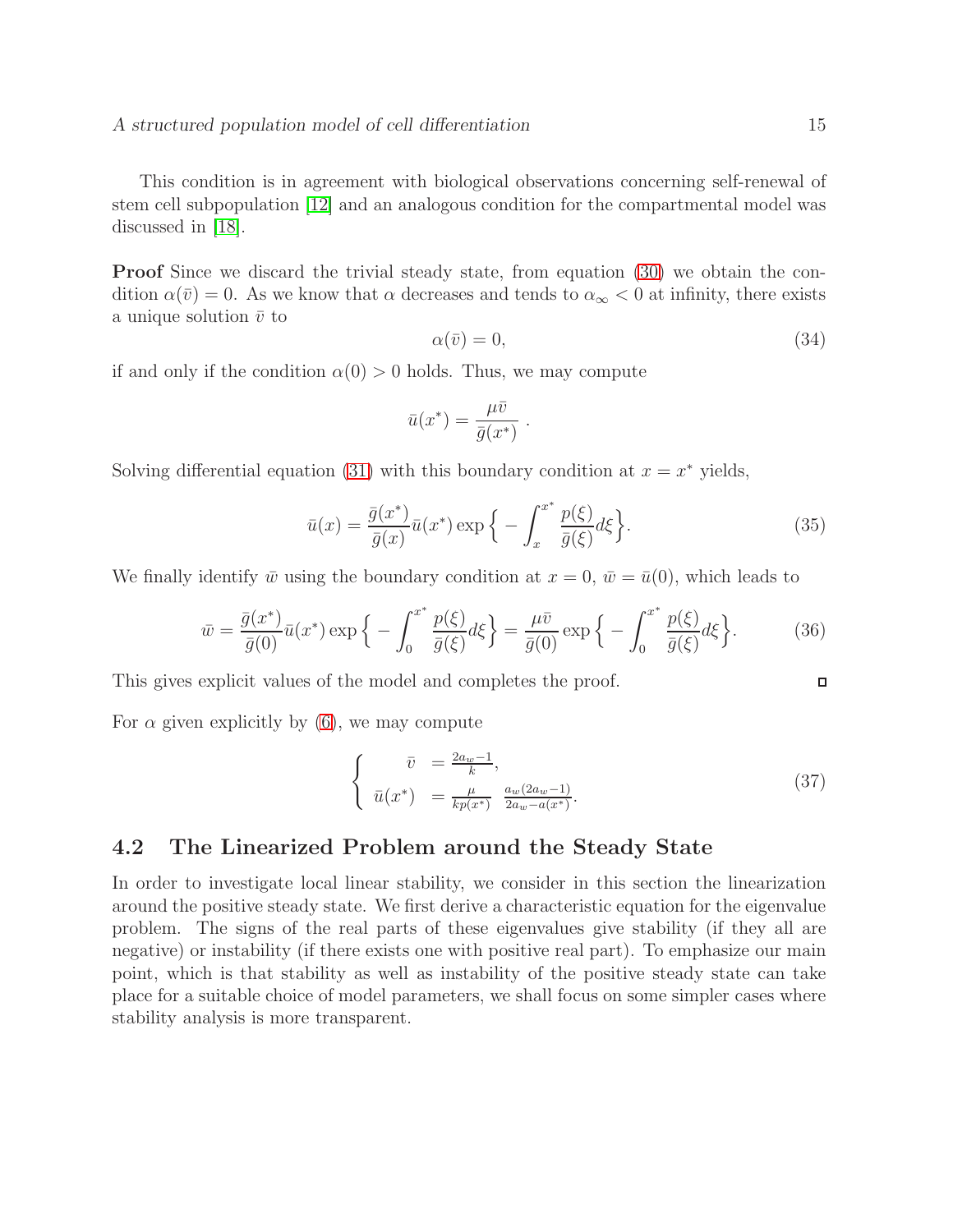#### The Characteristic Equation in the General Case

We denote by  $(\bar{w}, \bar{u}, \bar{v})$  the steady state solution to Equations [\(30\)](#page-14-2)–[\(33\)](#page-14-2). Positivity of the considered steady state yields  $\alpha(\bar{v}) = 0$ . The linearized problem reads

$$
\frac{d}{dt}w(t) = \frac{d\alpha}{dv}(\bar{v})\bar{w}v(t),
$$
\n(38)

$$
\partial_t u(x,t) + \partial_x[g(x,\bar{v})u(x,t)] + \partial_x[\frac{\partial g}{\partial v}(x,\bar{v})\bar{u}(x)]v(t) = p(x)u(x,t),\tag{39}
$$

$$
u(0,t) = w(t), \qquad (40)
$$

$$
\frac{d}{dt}v(t) = g(x^*, \bar{v})u(x^*, t) + \frac{\partial g}{\partial v}(x^*, \bar{v})\bar{u}(x^*)v(t) - \mu v(t),\tag{41}
$$

where  $w, u$ , and  $v$  denote now the deviation of the solution from the steady state. Setting  $w(t) = We^{\lambda t}$ ,  $u(x,t) = U(x)e^{\lambda t}$  and  $v(t) = Ve^{\lambda t}$  we obtain the eigenvalue problem of the form

<span id="page-16-0"></span>
$$
\lambda W = \frac{d\alpha}{dv}(\bar{v})\bar{w}V, \qquad (42)
$$

$$
\lambda U(x) + \partial_x[g(x,\bar{v})U(x)] + \partial_x[\frac{\partial g}{\partial v}(x,\bar{v})\bar{u}(x)]V = p(x)U(x),\tag{43}
$$

<span id="page-16-1"></span>
$$
U(0) = W, \tag{44}
$$

$$
\lambda V = g(x^*, \bar{v})U(x^*) + \frac{\partial g}{\partial v}(x^*, \bar{v})\bar{u}(x^*)V - \mu V.
$$
\n(45)

Defining an auxiliary function  $f(x)$  such that

$$
f(x)e^{\int\limits_0^x \frac{-p(s)}{g(s,\bar{v})}ds} = -\partial_x[\frac{\partial g}{\partial v}(x,\bar{v})\bar{u}(x)],
$$

we obtain

$$
\partial_x[g(x,\bar{v})U(x)e^{\int\limits_0^x \frac{\lambda-p(s)}{g(s,\bar{v})}ds}] = f(x)V e^{\int\limits_0^x \frac{\lambda}{g(s,\bar{v})}ds},
$$

$$
g(x,\bar{v})U(x) = g(0,\bar{v})U(0)e^{-\int\limits_0^x \frac{\lambda-p(s)}{g(s,\bar{v})}ds} + V e^{-\int\limits_0^x \frac{\lambda-p(s)}{g(s,\bar{v})}ds} \int\limits_0^x f(s)e^{\int\limits_0^s \frac{\lambda}{g(\sigma,\bar{v})}d\sigma}ds.
$$

Hence, using [\(42\)](#page-16-0) and [\(44\)](#page-16-0) leads to

$$
g(x^*, \bar{v})U(x^*) = \left(g(0, \bar{v})\frac{d\alpha}{dv}(\bar{v})\frac{\bar{w}}{\lambda} + \int\limits_0^{x^*} f(s)e^{\int\limits_0^s \frac{\lambda}{g(\sigma, \bar{v})}d\sigma}ds\right)V e^{-\int\limits_0^{x^*} \frac{\lambda - p(s)}{g(s, \bar{v})}ds}.
$$

We insert this expression in Equation [\(45\)](#page-16-0) and obtain the characteristic equation

$$
\lambda + \mu - \frac{dg}{dv}(x^*, \bar{v})\bar{u}(x^*) = \left(g(0, \bar{v})\frac{d\alpha}{dv}(\bar{v})\frac{\bar{w}}{\lambda} + \int_0^{x^*} f(s)e^{\int_0^s \frac{\lambda}{g(\sigma, \bar{v})}d\sigma}ds\right)e^{-\int_0^{x^*} \frac{\lambda - p(s)}{g(s, \bar{v})}ds}.
$$
(46)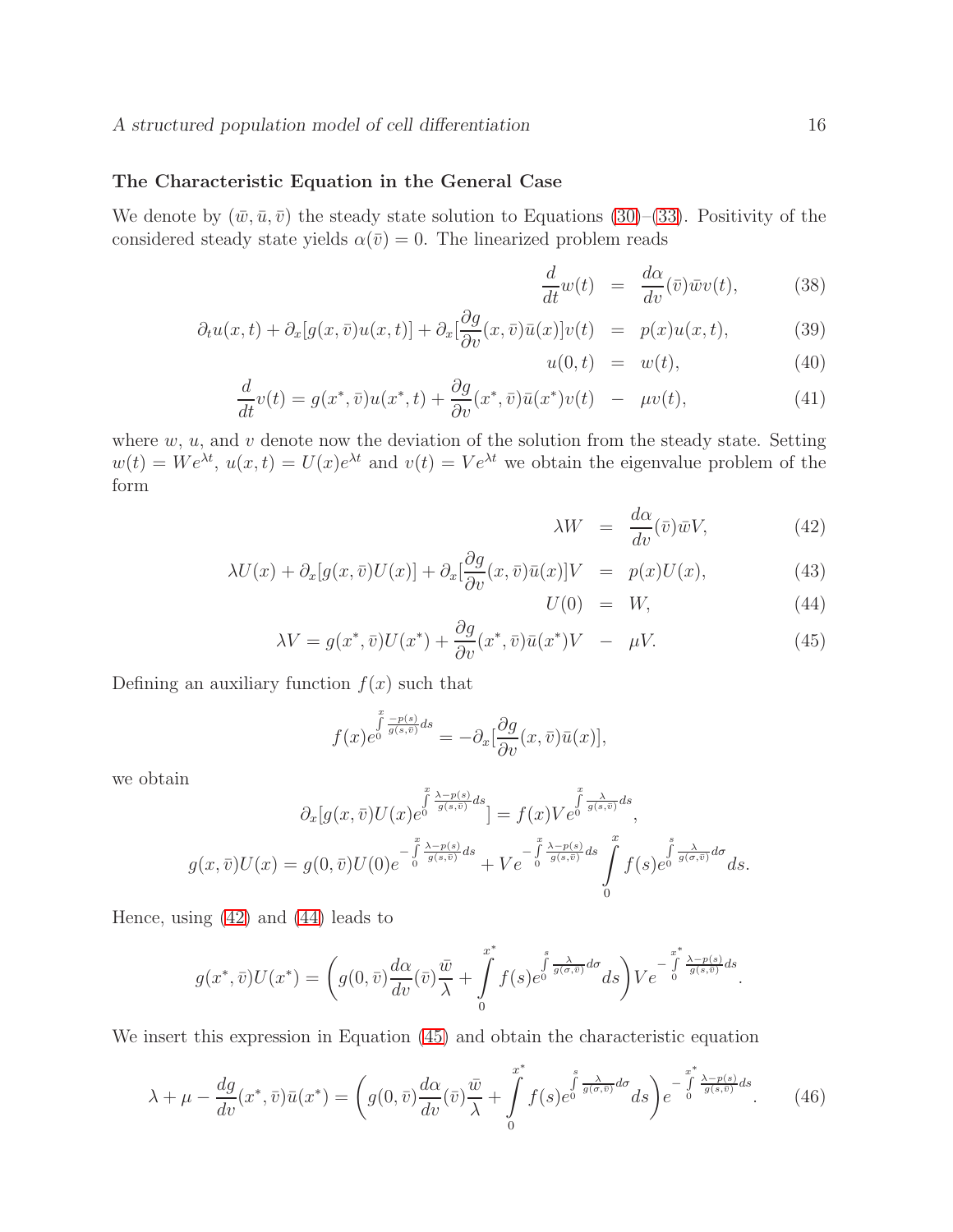#### The Simplest Case: q independent of  $v$

We first focus on the simplest case when the maturation rate  $q(x, v) = q(x)$  does not depend on v. In other words, the feedback loop only affects stem cells. Although this case is very restrictive compared to the original discrete model, since it does not include relation [\(6\)](#page-5-0), it is an illustrative example of a possible general behavior. Instability and appearance of the oscillations in this model suggest that regulation of the processes solely by the stem cell level is not enough to stabilize the system. Moreover, regulatory feedback between mature cells and progenitor cells has a stabilizing effect and is essential for efficient regulation of the process.

Since we have  $f = 0$ , combining Equation [\(36\)](#page-15-1) with Equation [\(46\)](#page-16-1), we arrive at

$$
\lambda^2 + \mu \lambda = \mu \bar{v} \frac{d\alpha}{dv} (\bar{v}) e^{-\tau \lambda}, \qquad \tau = \int_0^{x^*} \frac{1}{g(s)} ds > 0.
$$
 (47)

The relationship is identical with the characteristic equation of a delay differential system. Indeed, problem  $(18)$ – $(21)$  can be reformulated as a delay differential system. We obtain the following result.

<span id="page-17-0"></span>**Proposition 4.2** *Assume that Equations* [\(24\)](#page-9-2)–[\(26\)](#page-10-0) *hold,*  $\alpha(0) > 0$ *, and q is independent of* v. Consider the steady state  $(\bar{u}, \bar{v}, \bar{w})$  given in Lemma [4.1.](#page-14-3) Then,  $(i)$  for  $1 < \tau \bar{v} \left| \frac{d\alpha}{dv}(\bar{v}) \right| \leq \frac{\pi}{2}$  $\frac{\pi}{2}$ , the system undergoes a Hopf bifurcation for a single value  $\mu_0 > 0$ *of the parameter* µ*. Therefore the steady state can be either locally stable or unstable.* (*ii*) Further bifurcations also occur for  $\tau \bar{v} \mid \frac{d\alpha}{dv}(\bar{v}) \mid > 2k\pi + \frac{\pi}{2}$  $\frac{\pi}{2}$  and  $k \geq 1$  for at least one *value*  $\mu_k > 0$ .

Because in the special case at hand, the system can be reduced to a delay differential equation, the linearised stability implies the stability of the nonlinear system, which then undergoes a Hopf bifurcation for certain values of the parameters (see [\[8,](#page-28-10) [16\]](#page-29-9) and the references therein).

**Proof.** (i) In order to identify the parameter values for which the bifurcation occurs, we look for purely imaginary solutions  $\lambda = i\omega$  with  $\omega \in \mathbb{R}$ . We obtain the two following relations

$$
\omega^2 = \mu \bar{v} \left| \frac{d\alpha}{dv}(\bar{v}) \right| \cos(\tau \omega), \qquad \tau \omega = \tau \bar{v} \left| \frac{d\alpha}{dv}(\bar{v}) \right| \sin(\tau \omega).
$$

By symmetry, we only consider  $\omega > 0$ . The second relation gives a single value  $\tau \omega_0 \in (0, \frac{\pi}{2})$  $\frac{\pi}{2})$ as soon as  $1 < \tau \bar{v} \left| \frac{d\alpha}{dv}(\bar{v}) \right| < \frac{\pi}{2}$  $\frac{\pi}{2}$ . We can enforce the first relation for a single  $\mu$ , because  $\cos(\tau \omega_0) > 0$ . This proves statement (i). (ii) For  $\tau \bar{v} \left| \frac{d\alpha}{dv}(\bar{v}) \right| > 2k\pi + \frac{\pi}{2}$  $\frac{\pi}{2}$  and  $k \geq 1$ , the equation  $\tau \omega = \tau \bar{v} \left| \frac{d\alpha}{dv}(\bar{v}) \right| \sin(\tau \omega)$  also has a root  $\tau \omega_k \in (2k\pi, 2k\pi + \frac{\pi}{2})$  $\frac{\pi}{2}$ , for which  $\cos(\tau \omega_k) > 0$  and thus we can find again a  $\mu_k$  for which the first equation is satisfied. But there might be multiple compatible crossings and several bifurcations are possible.  $\Box$ 

We now proceed numerically using, for instance Matlab's device DDE BIFTOOL. We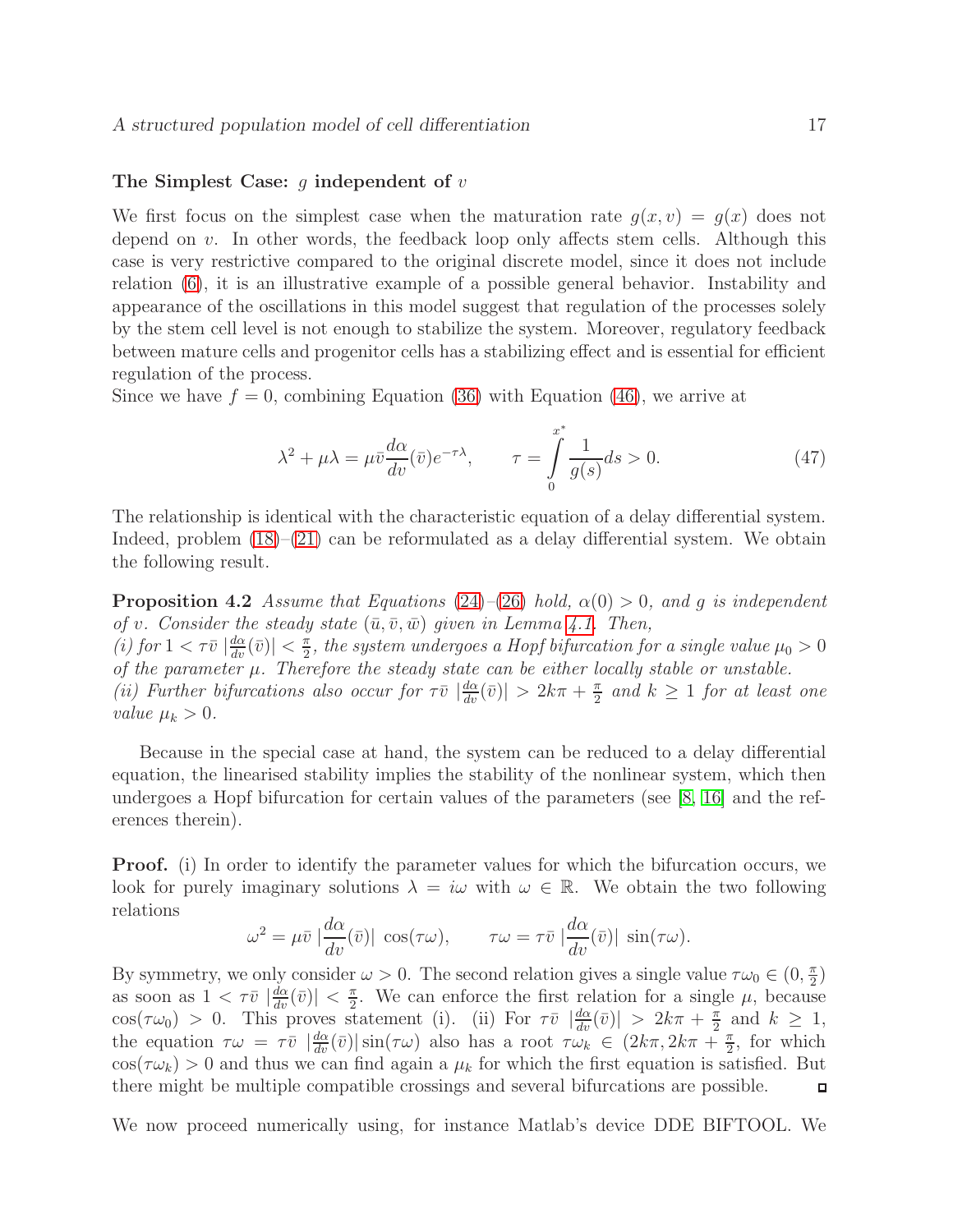check that for the values  $\mu = \tau = 1$ , we get stability for  $\mu \bar{v} \frac{d\alpha}{dv}(\bar{v}) = -1$  and instability for  $\mu \bar{v} \frac{d\alpha}{dv}(\bar{v}) = -2.$ 

This proposition as well as numerical simulations (see Figures [4](#page-24-0) and [5\)](#page-25-2) show that instability occurs through a Hopf bifurcation, and that regular oscillations appear.

#### <span id="page-18-0"></span>A Case Motivated by the Discrete Model

In this section we will study more closely the case given by the relations [\(6\)](#page-5-0). We can use the values of the steady state computed in Equations [\(34\)](#page-15-2)–[\(36\)](#page-15-1), keeping  $q(x, v)$  and  $p(x)$ fully general. It implies, denoting  $\bar{g}(x) = g(x, \bar{v})$ 

$$
\frac{d\alpha}{dv}(\bar{v}) = -\frac{2ka_w p_w}{(1+k\bar{v})^2} = -\frac{kp_w}{2a_w}, \qquad \bar{w} = \frac{\bar{g}(x^*)}{p_w}\bar{u}(x^*)exp\Big\{-\int_0^{x^*} \frac{p(\xi)}{\bar{g}(\xi)}d\xi\Big\}.
$$

<span id="page-18-1"></span>We can show (see the Appendix for detailed calculations) that Equation [\(46\)](#page-16-1) can be written as

$$
\lambda + \mu = \frac{\mu}{k} (2a_w - 1) \left( \frac{k}{2a_w} \left( -\frac{p_w}{\lambda} + 1 \right) + \int_0^{x^*} \frac{\partial g}{\partial v} (x, \bar{v}) \frac{\lambda - p(x)}{\bar{g}(x)^2} e^{\int_0^x \frac{\lambda}{\bar{g}(s)} ds} dx \right) e^{-\int_0^{x^*} \frac{\lambda}{\bar{g}(s)} ds}.
$$
 (48)

Case of  $\alpha(v) = p_w(\frac{2a_w}{1+kv} - 1)$  and g independent of x

Since  $g(v)$  is now independent of x, we have that for all x

$$
g(x, v) = g(0, v) = p_w - \alpha(v) = 2p_w(1 - \frac{a_w}{1 + kv}).
$$

In particular  $g(\bar{v}) = p_w$  so  $\frac{dg}{dv}(\bar{v}) = p_w \frac{k}{2a}$  $\frac{k}{2a_w}$ . We now substitute  $g(x, \bar{v}) = g(\bar{v})$  in Equation [\(48\)](#page-18-1) and obtain

$$
\lambda + \mu = \mu \frac{2a_w - 1}{2a_w} \left( -\frac{p_w}{\lambda} + 1 + \int\limits_0^{x^*} \frac{\lambda - p(x)}{p_w} e^{\int\limits_0^x \frac{\lambda}{p_w} ds} dx \right) e^{-\int\limits_0^{x^*} \frac{\lambda}{p_w} ds}.
$$

We compute the first part of the integral term: x ∗ R  $\theta$ λ  $\frac{\lambda}{p_w}e$  $\int\limits_{0}^{x}$  $\frac{\lambda}{p_w} ds$ <br> $dx = e^{\frac{\lambda}{p_w}x^*} - 1$ , and so

<span id="page-18-3"></span>
$$
\lambda + \frac{\mu}{2a_w} = -\frac{\mu}{2a_w} (2a_w - 1) \left( \frac{p_w}{\lambda} + \int_0^{x^*} \frac{p(x)}{p_w} e^{\frac{\lambda}{p_w} x} dx \right) e^{-\frac{\lambda}{p_w} x^*}. \tag{49}
$$

<span id="page-18-2"></span>**Proposition 4.3** Let  $\alpha(v)$  be defined by [\(6\)](#page-5-0) with  $a_w > \frac{1}{2}$  $\frac{1}{2}$ , and  $(\bar{u}, \bar{v}, \bar{w})$  be defined by *Equations* [\(34\)](#page-15-2)*–*[\(36\)](#page-15-1) *the unique steady state solution of System* [\(18\)](#page-9-1)*–*[\(21\)](#page-9-1)*. If the maturation rate*  $g(x, v)$  *is independent of the maturity of the cell* x and *if the proliferation rate* p *is constant, then the steady state*  $(\bar{u}, \bar{v}, \bar{w})$  *is locally linearly stable. For a non-decreasing proliferation rate, instability may appear.*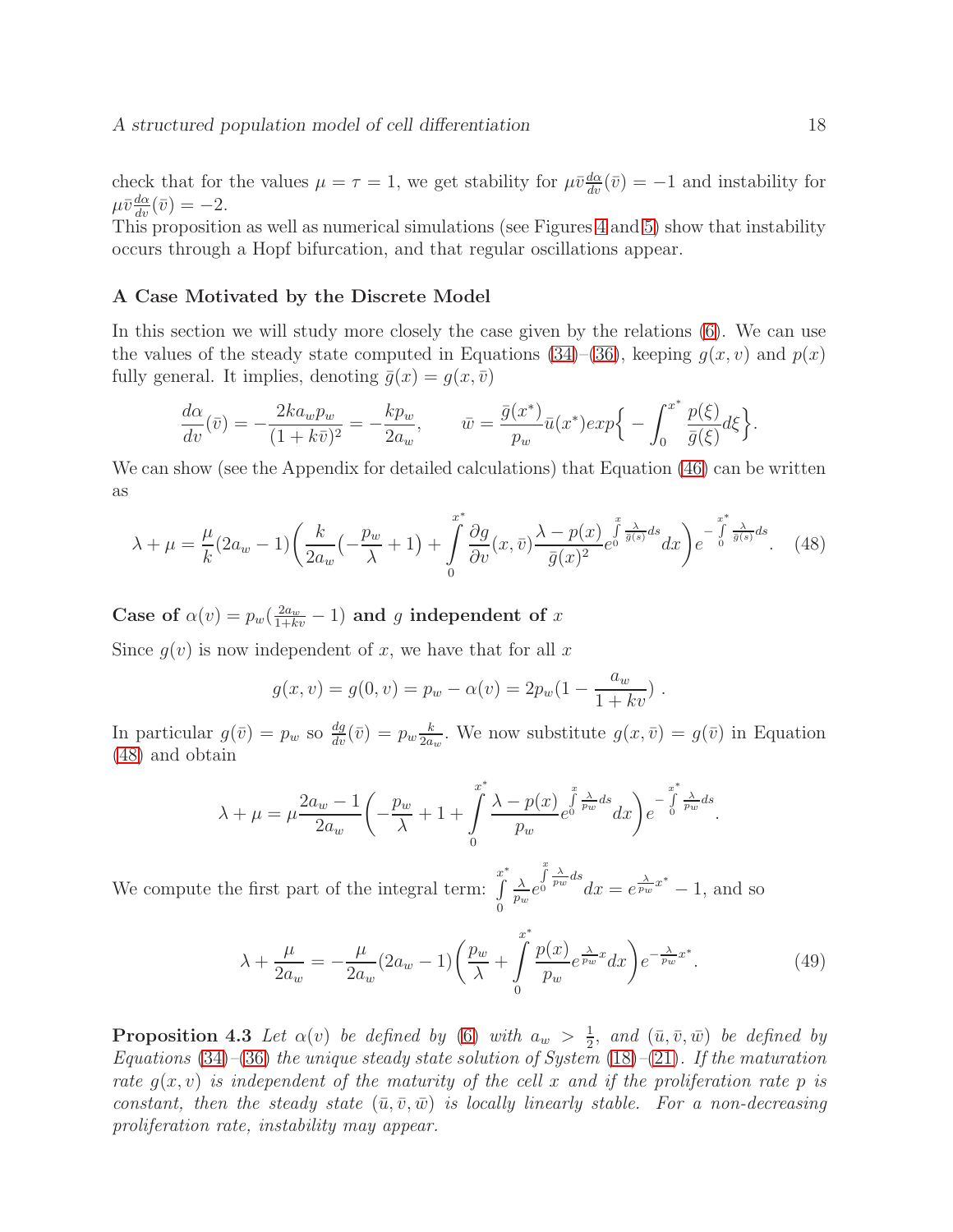We treat a case of non-decreasing proliferation rate because it is the most biologically relevant; however instability may appear for other cases, and is even easier to exhibit, as the proof (postponed to the Appendix) shows. Figures [2](#page-23-0) and [3](#page-23-1) below illustrate a case of instability with a nondecreasing proliferation rate.

## <span id="page-19-0"></span>5 Numerical Simulations

In this section we illustrate our theoretical results with a number of numerical simulations. We start with a description of our numerical methods.

### <span id="page-19-1"></span>5.1 The Numerical Scheme

We build a simple numerical scheme for System  $(18)–(21)$  $(18)–(21)$ . We discretize the problem on a grid regular in space and adaptive in time. We denote by  $\Delta t^k = t^{k+1} - t^k$  the time step between time  $t^{k+1}$  and time  $t^k$ , by  $\Delta x = x^*/I$  the spatial step, where I denotes the number of points:  $x_i = i\Delta x, 0 \leq i \leq I$ .

We use an explicit upwind finite volume method for  $u$ 

$$
u_i^k=\frac{1}{\Delta x}\int\limits_{x_{i-\frac{1}{2}}}^{x_{i+\frac{1}{2}}}u(t^k,y)dy,\qquad \frac{1}{\Delta t^k}\int\limits_{0}^{\Delta t^k}u(t^k+s,x_{i+\frac{1}{2}})ds\approx u_i^k.
$$

For time discretization, we use a marching technique. At each time  $t^k$ , we choose the time step  $\Delta t^k$  so as to satisfy the largest possible CFL stability criterion

$$
\theta:=g\frac{\Delta t^k}{\Delta x}\leq 1,
$$

so that

$$
\Delta t^k = \frac{\Delta x}{Max_x g(x, v^k)}
$$

.

In order to avoid a vanishing time step, it is necessary here to suppose  $g \in L^{\infty}$ . Also, more efficient schemes (of WENO type for instance, see [\[24,](#page-29-10) [22\]](#page-29-11)) could be used to capture discontinuities of g.

The algorithm is the following:

• Initialization We use the initial data

$$
w^{0} = w_{0}, \qquad u_{j}^{0} = \frac{1}{\Delta x} \int_{x_{i-\frac{1}{2}}}^{x_{i+\frac{1}{2}}} u_{0}(y) dy, \qquad v^{0} = v_{0}.
$$

• From  $t^k$  to  $t^{k+1}$  :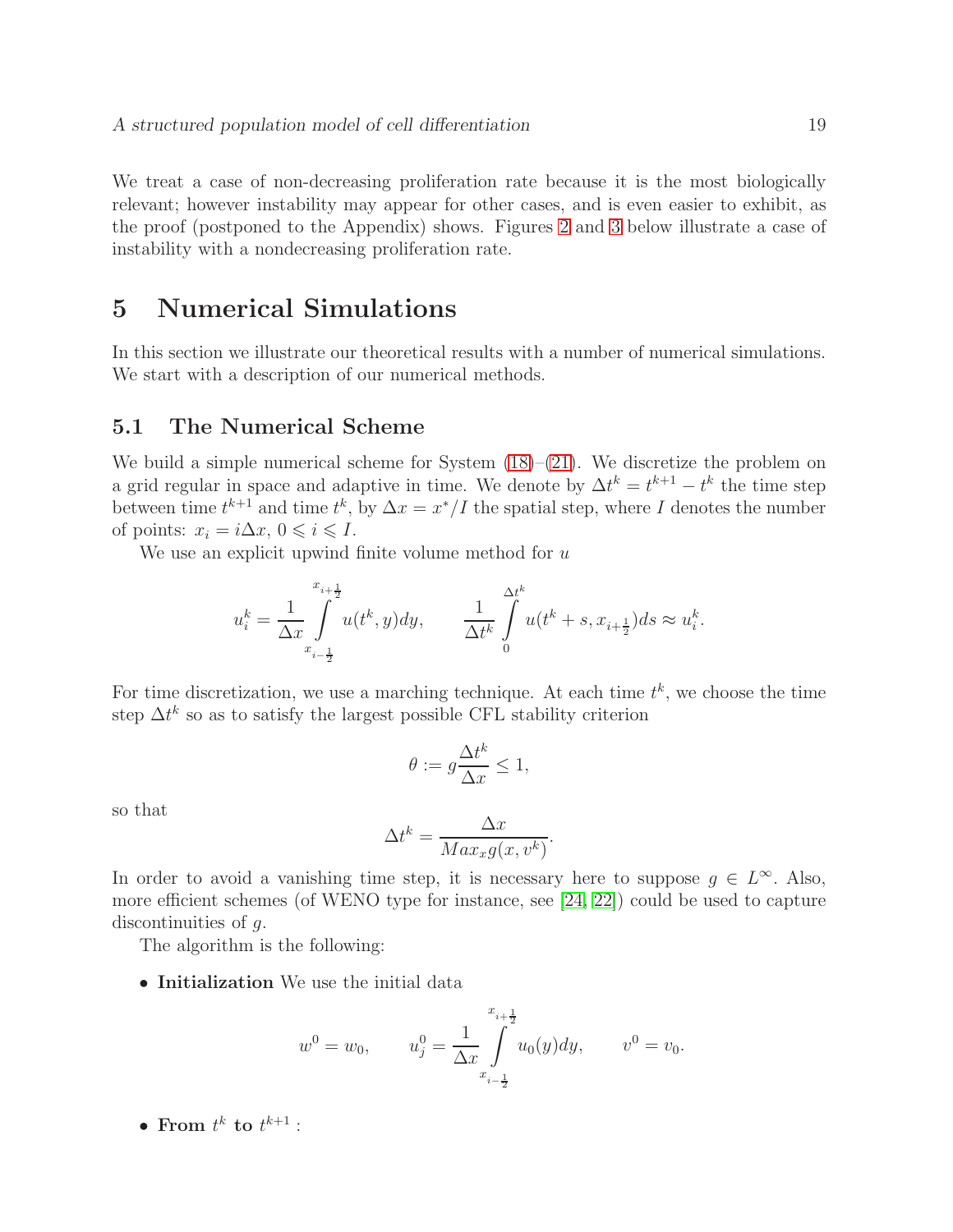A structured population model of cell differentiation 20

- We calculate  $\alpha^k = \alpha(v^k)$  and define  $w^{k+1} = (1 + \Delta t^k \alpha^k) w^k$ .
- We calculate  $\Delta t^k = \frac{\Delta x}{Max_{i}g(x)}$  $\frac{\Delta x}{\Delta x_i g(x_i, v^k)}$  and define  $t^{k+1} = t^k + \Delta t^k$ .
- For a boundary condition at  $i = 0$ , we define  $u_0^{k+1} = w^{k+1}$ .
- We define  $u_i^{k+1}$  by the following scheme

$$
\frac{u_j^{k+1} - u_j^k}{\Delta t^k} + \frac{g(x_j, v^k)u_j^k - g(x_{j-1}, v^k)u_{j-1}^k}{\Delta x} = p_j u_j^k.
$$

– We define  $v^{k+1}$  by

$$
\frac{v^{k+1} - v^k}{\Delta t^k} = g(x_I, v^k)u_I^k - \mu v^{k+1},
$$

and the term  $\mu v^{k+1}$  in the right hand side is discretized implicitely for stability. The reason for the choice of  $u_I^k$  instead of  $u_I^{k+1}$  $I_I^{k+1}$  in the right-hand side of this last scheme is due to cell number balance considerations as shown below.

• Cell number balance. From Equation  $(18)-(21)$  $(18)-(21)$  we have obtained the cell number balance [\(23\)](#page-9-5). We check the equivalent discrete mass balance:

$$
\frac{w^{k+1} - w^k}{\Delta t^k} + \sum_{j=0}^I \frac{u_j^{k+1} - u_j^k}{\Delta t^k} + \frac{v^{k+1} - v^k}{\Delta t^k} =
$$

$$
(\alpha^k + g(x_0, v^k))w^k + \sum_{i=0}^I p_j u_j^k \Delta x - \mu v^{k+1}.
$$

### <span id="page-20-0"></span>5.2 Numerical Simulations

First we compare results of the numerical simulations of the discrete and the continuous models. To do so, we depart from the discrete values of parameters given in [\[25\]](#page-29-12). The notations are those of System [\(7\)](#page-6-1)-[\(9\)](#page-6-1), with  $g_i(s, u_i) = 2[1 - a_i(s)]p_iu_i$ ,  $p_i$  independent of s,  $d_i = 0$  for  $i < n$  and  $a_i(s) = \frac{a_i}{1+ku_n}$ . It corresponds to the model 1 studied in [\[17,](#page-29-0) [18\]](#page-29-7).

| Parameter | Value  | Parameter | Value                                  | Parameter | Value                     |
|-----------|--------|-----------|----------------------------------------|-----------|---------------------------|
| $a_1$     | 0.77   | $p_1$     | $2.15\dot{10}^{-3}$ day <sup>-1</sup>  | $d_8$     | $0.6925 \text{ day}^{-1}$ |
| $a_2$     | 0.7689 | $p_2$     | $11.21\dot{10}^{-3}$ day <sup>-1</sup> | $\kappa$  | $12.8.10^{-10}$           |
| $a_3$     | 0.7359 | $p_3$     | $5.66\dot{1}0^{-2}$ day <sup>-1</sup>  |           |                           |
| $a_4$     | 0.7678 | $p_4$     | $0.1586 \mathrm{day}^{-1}$             |           |                           |
| $a_5$     | 0.154  | $p_5$     | $0.32 \mathrm{day}^{-1}$               |           |                           |
| $a_6$     | 0.11   | $p_6$     | $0.7 \text{ day}^{-1}$                 |           |                           |
| $a_7$     | 0.605  | $p_7$     | $1 \mathrm{day}^-$                     |           |                           |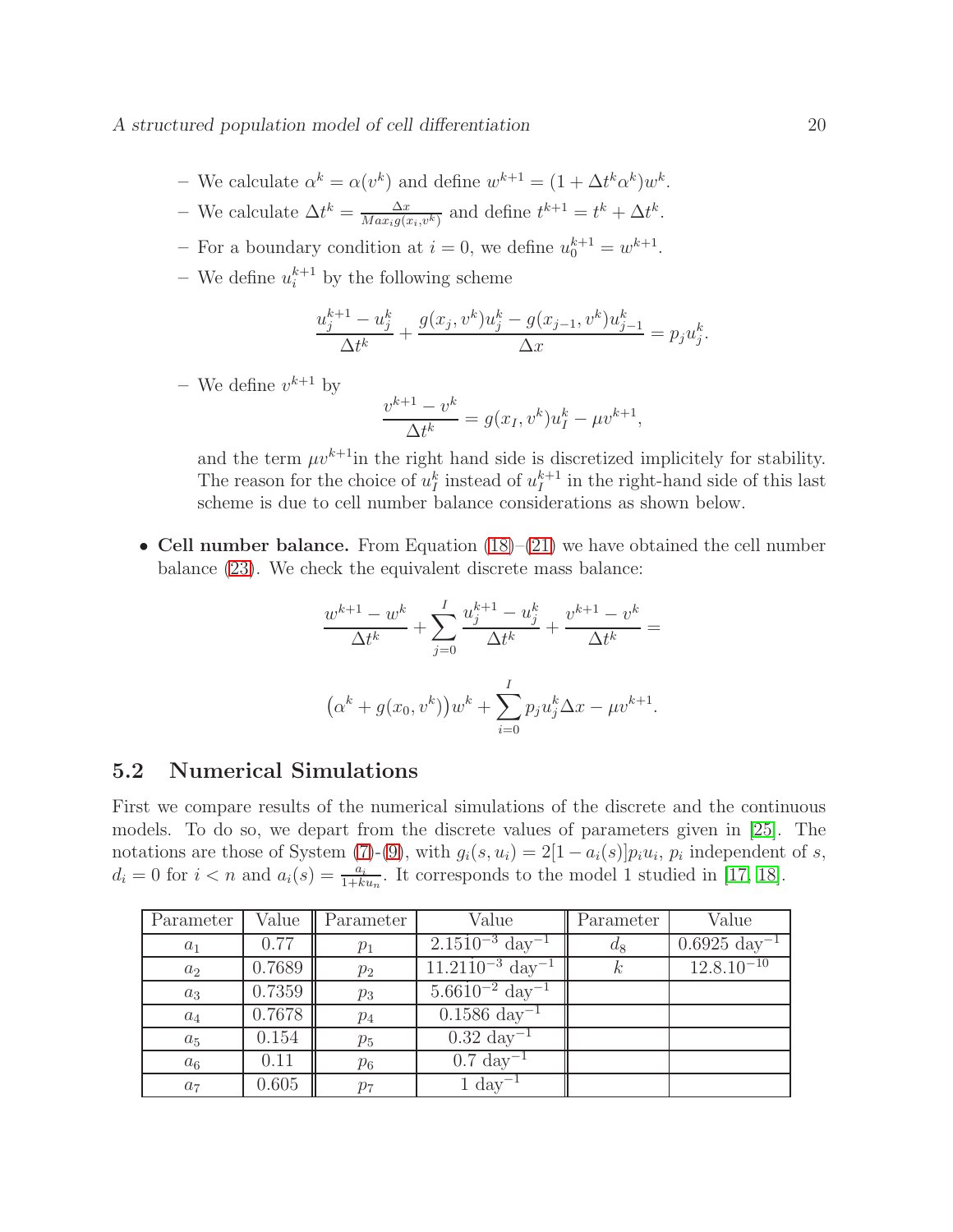To make comparison easier, for the continuous maturation model, we replace the interval [0, x<sup>\*</sup>] by the interval [1, 7] (7 being the number of maturing steps in the discrete model) and we define  $a(x)$  and  $p(x)$  based on parameters in Table [5.2](#page-20-0) by piecewise linear continuous functions with values  $a_i$  and  $p_i$  at  $x = i$ . We take them along a regular grid to obtain approximations of  $a(x)$  and  $p(x)$ .

In Figure [1,](#page-22-0) the results of the discrete model are identical with the ones of the continuous model if the grid is equal to  $X = \begin{bmatrix} 1 & 2 & \dots & 7 \end{bmatrix}$  (case  $I = 6$ ). If the grid becomes finer, we observe a slower convergence toward the steady state together with an increase of the relative importance of the stem cell population. Though unrealistic from a biological viewpoint, it was expected by the derivation of the continuous model from the discrete one. It shows that the analogy between the two models is limited. They exhibit different quantitative properties (see [\[18\]](#page-29-7) for a study of the discrete model properties), as well as conditions for nontrivial steady state. Moreover, we see that the typical parameter sizes have to be adapted. Indeed, the time evolution is much too slow compared to experimental data.

Let us now focus on the stability and instability properties, in order to illustrate the theoretical results of Propositions [4.2](#page-17-0) and [4.3.](#page-18-2)

Figures [2](#page-23-0) and [3](#page-23-1) are an illustration of the instability case stated in Proposition [4.3.](#page-18-2) Here, we took a maturity interval  $[0, X^*]$  with  $X^* = 50$ , and a proliferation rate  $p(x) =$  $p_w + B\chi_{x\geq Y^*}$  with  $p_w = 30$ ,  $Y^* = 20$ ,  $B = 50$ . We keep  $a(x)$  constant equal to  $a_w = 0.75$ and  $k = 1.28x10^{-9}$  as in the discrete case. The maturation speed  $g(x)$  is given by Equation [\(6\)](#page-5-0). We see that the destabilization is very slow, and our example is very unrealistic, since the stem cell population level is tiny.

In Figures [4](#page-24-0) and [5,](#page-25-2) we illustrate instability in the case of Proposition [4.2.](#page-17-0) We have taken here  $X^* = 1$ , constant proliferation rate  $p(x) = p_w = 6$  and maturation rate  $g(x) = 1$ and  $\alpha(v) = \left(\frac{2aw}{1+kv} - 1\right) p_w$  with  $a_w = 0.75$  and  $k = 1.28x10^{-9}$ .

## <span id="page-21-0"></span>6 Final Remarks

In this paper we have developed a structured population model of cell differentiation and self-renewal with a nonlinear regulatory feedback between the level of mature cells and the rate of the maturation process. We showed that perturbations in the regulatory mechanism may lead to the destabilization of the positive steady state, which corresponds to the healthy state of the tissue. In particular, we showed that the regulation of stem cells selfrenewal is not sufficient for stability of the system and the lack of the regulation on the level of progenitor cells may lead to the persistent oscillations. This and other stability results suggest how imbalanced regulation of cell self-renewal and differentiation may lead to the destabilization of the system, which is observed during development of some cancers, such as leukemias. The model developed in this paper is rather general and, after adjusting it to specific biological assumptions, may serve as a tool to explore the role of different regulatory mechanisms in the normal and pathological development.

Comparing the model to its discrete counterpart we addressed the question of the choice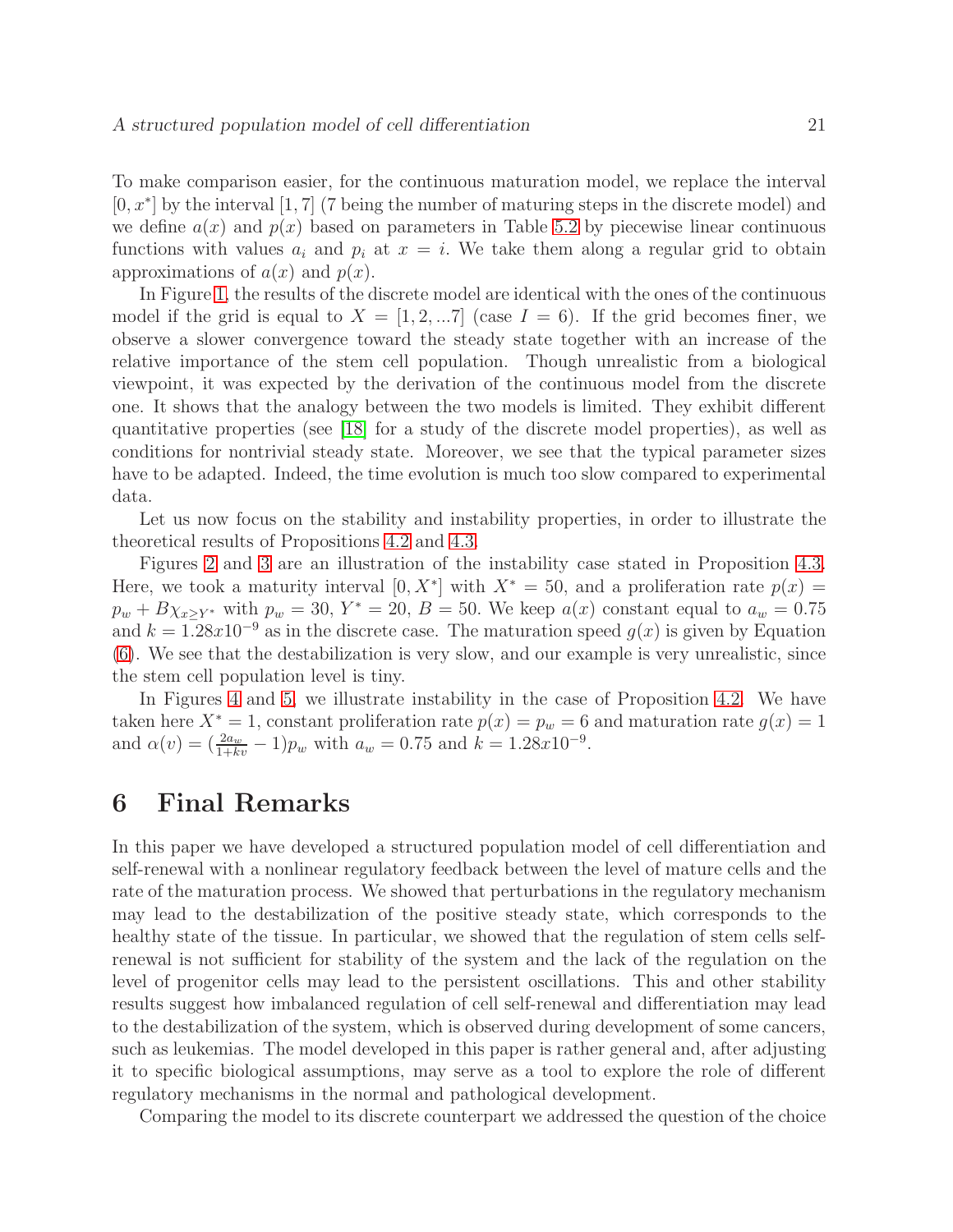of the right class of models, for example discrete compartments versus continuous maturation, punctuated by division events. We showed that the models may exhibit different dynamics. Interestingly, the structure of steady states varies and the discrete compartmental model admits semi-trivial steady states of the form  $(0, ..., 0, \bar{u}_i, ..., \bar{u}_n)$ , which do not exist in the continuous differentiation model.

To understand the difference between the two models, we derived a limit equation for the discrete model assuming that a continuum of differentiation stages can be defined. The rationale for such assumption is provided by the fact that differentiation is controlled by intracellular biochemical processes, which are indeed continuous in time, at least when averaged over a large number of cells. Consequently, for the proper time scaling we have to assume that commitment and maturation of cell progenitors do not proceed by the division clock (one division  $=$  one step in the maturation process) but is a continuous process and can take place between the divisions. This observation explains the fundamental difference between the two models. The structured population model is indeed not a limit of the discrete model with the transitions between compartments correlated to the division of the cells. However, the models can exhibit exactly the same dynamics for a suitable choice of the maturation rate function  $q$ .



<span id="page-22-0"></span>Figure 1: Comparison of numerical simulations using different grids on the interval [1, 7], from  $I = 6$  (7 points, maturity step  $dx = 1$ , discrete model) to  $I = 100$ . Left: mature cells evolution with time. Right: distribution of cell density along the maturation level, at steady state. One can see that the model is extremely sensitive to the number of steps (even 7 to 10): small numbers seem to be unstable, whereas for large numbers the numerical scheme converges.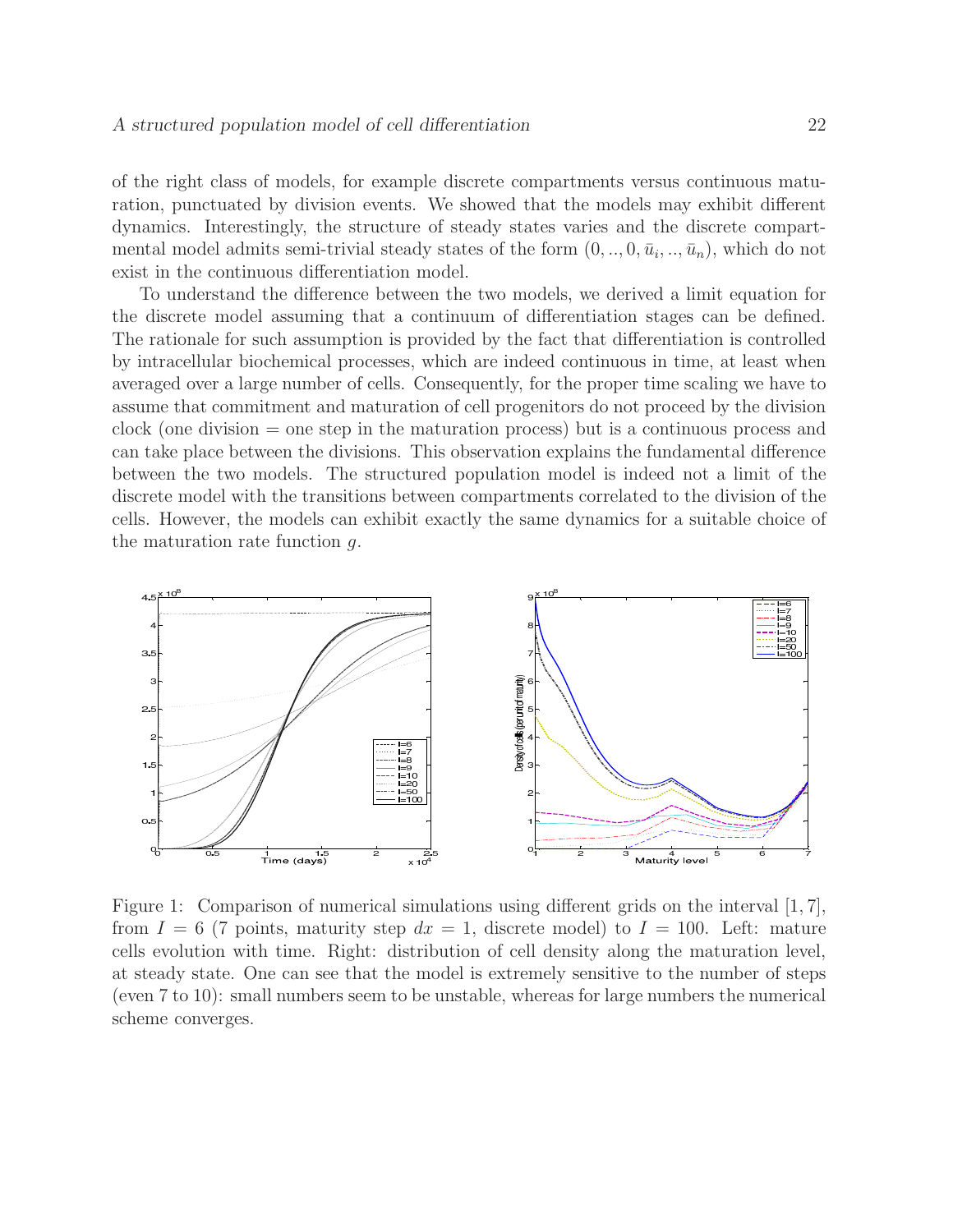

<span id="page-23-0"></span>Figure 2: Example of instability, in illustration of Proposition [4.3.](#page-18-2) Left: evolution of mature cells. Right: evolution of stem cells.



<span id="page-23-1"></span>Figure 3: Same case as in Figure [2.](#page-23-0) Left: final distribution of cells according to their maturity level. Right: time evolution of  $\frac{\partial}{\partial t}u(x,t)|^2 dx$  $\frac{\partial \overline{\partial t} u(x,t)|}{\partial |u(x,t)|^2 dx}$ , to measure the trend to a stable maturity level distribution.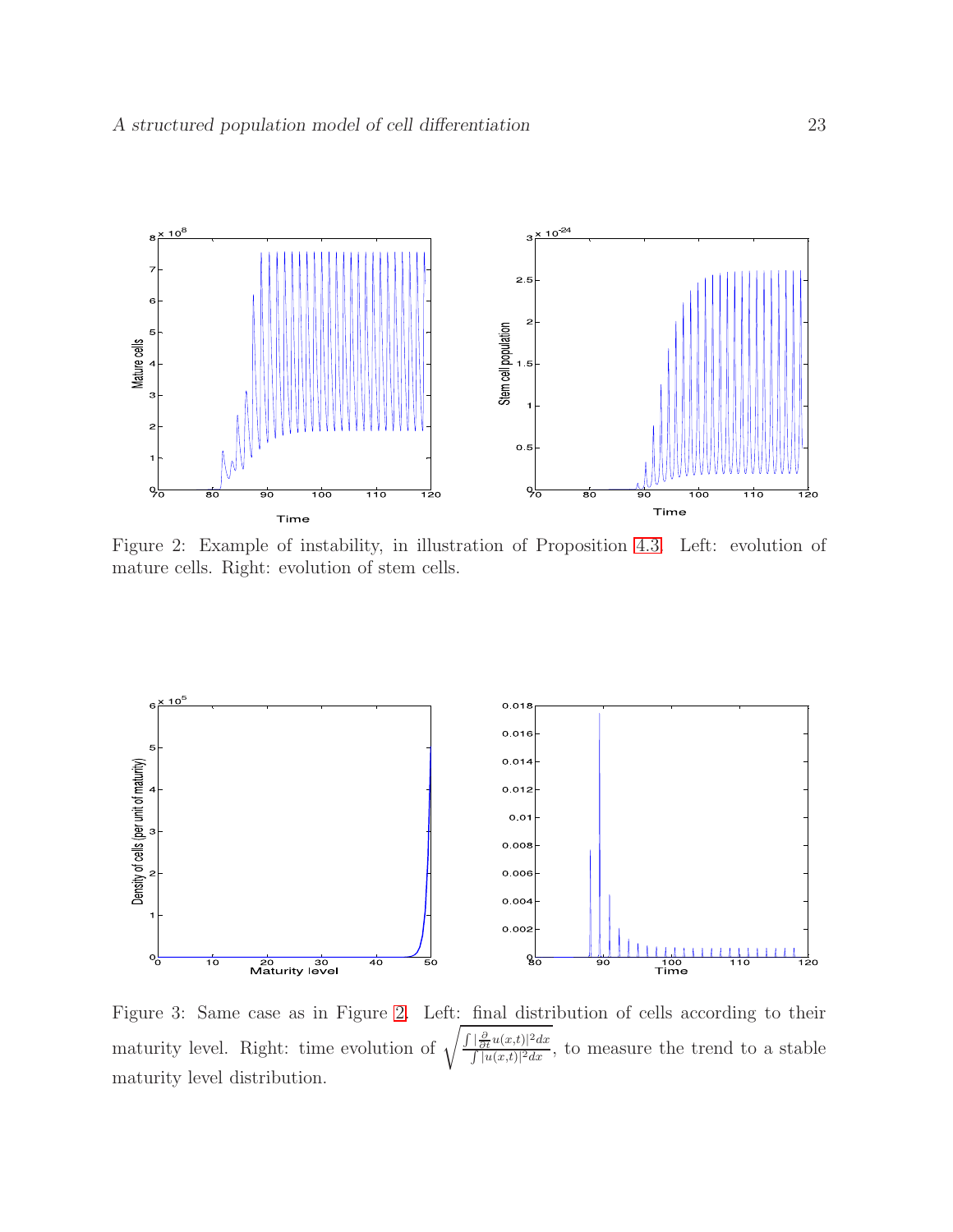

<span id="page-24-0"></span>Figure 4: Example of instability, in illustration of Proposition [4.2.](#page-17-0) Left: evolution of mature cells. Right: evolution of stem cells.

# Acknowledgments

The authors were supported by the CNPq-INRIA agreement INVEBIO. JPZ was supported by CNPq under grants 302161/2003-1 and 474085/2003-1. AM-C was supported by ERC Starting Grant "Biostruct", Emmy Noether Programme of German Research Council (DFG) and WIN Kolleg of Heidelberg Academy of Sciences and Humanities. JPZ and BP are thankful to the RICAM Special Semester on Quantitative Biology Analyzed by Mathematical Methods, October 1st, 2007 -January 27th, 2008, organized by RICAM, Austrian Academy of Sciences, to the MathAmSud Programm NAPDE and to the International Cooperation Agreement Brazil-France.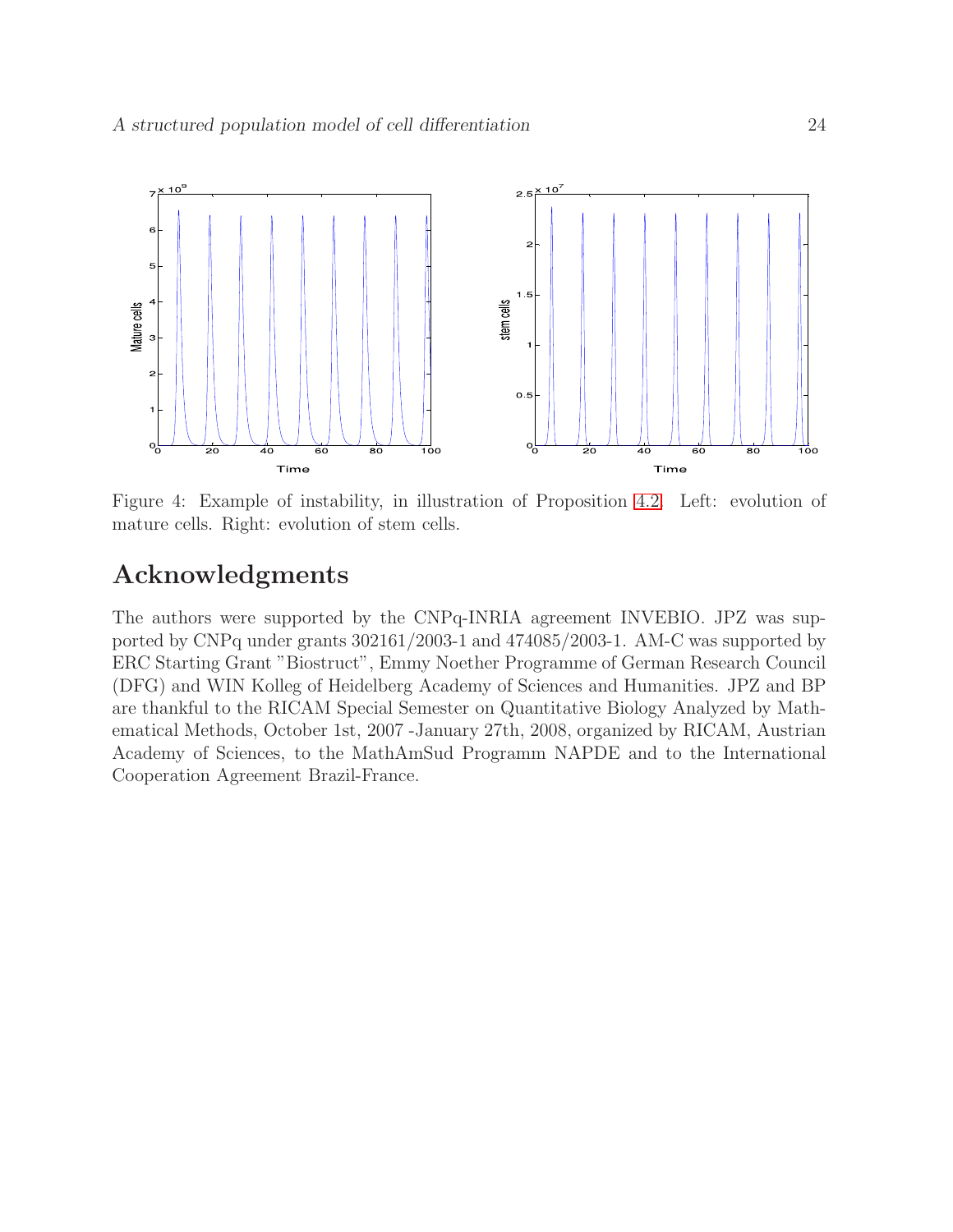

<span id="page-25-2"></span>Figure 5: Same case as in Figure [4.](#page-24-0) Left: final distribution of cells according to their maturity level. Right: time evolution of  $\sqrt{\frac{\int \left|\frac{\partial}{\partial t} u(x,t)\right|^2 dx}{\int |u(x,t)|^2 dx}}$  $\frac{\partial \overline{\partial t} u(x,t)|}{\partial |u(x,t)|^2 dx}$ , to measure the trend to a stable maturity level distribution.

# <span id="page-25-0"></span>A Appendix: Proofs of the Results in Section [4.2](#page-18-0)

## <span id="page-25-1"></span>A.1 The Characteristic Equation in the Case Derived from the Discrete Model

Using definitions given in [\(6\)](#page-5-0), Equation [\(46\)](#page-16-1) can be rewritten as

$$
\lambda + \mu - \frac{dg}{dv}(x^*, \bar{v})\bar{u}(x^*) = \left(-\frac{k}{2a_w}p_w\frac{\bar{g}(x^*)}{\lambda}\bar{u}(x^*) + e^{\int_0^{x^*}\frac{p(\xi)}{\bar{g}(\xi)}d\xi} \int_0^{x^*} f(s)e^{\int_0^s \frac{\lambda}{g(\sigma,\bar{v})}d\sigma}ds\right) e^{-\int_0^{x^*}\frac{\lambda}{g(s,\bar{v})}ds}.
$$
\n(50)

Calculating the term with  $f$  we obtain

<span id="page-25-3"></span>
$$
\int_{0}^{x^{*}} f(x)e^{\int_{0}^{x} \frac{\lambda}{g(s,\bar{v})}ds} dx = \int_{0}^{x^{*}} -\partial_{x} \left[ \frac{\partial g}{\partial v}(x,\bar{v})\bar{u}(x) \right] e^{\int_{0}^{x} \frac{\lambda - p(s)}{g(s,\bar{v})}ds} dx
$$
\n
$$
= + \int_{0}^{x^{*}} \frac{\partial g}{\partial v}(x,\bar{v})\bar{u}(x)\partial_{x} \left[e^{\int_{0}^{x} \frac{\lambda - p(s)}{g(s,\bar{v})}ds}\right] dx - \frac{\partial g}{\partial v}(x^{*},\bar{v})\bar{u}(x^{*})e^{\int_{0}^{x^{*}} \frac{\lambda - p(s)}{g(\sigma,\bar{v})}ds} + \frac{\partial g}{\partial v}(0,\bar{v})\bar{u}(0)
$$
\n
$$
= + \int_{0}^{x^{*}} \frac{\partial g}{\partial v}(x,\bar{v})\bar{u}(x)\frac{\lambda - p(x)}{g(x,\bar{v})}e^{\int_{0}^{x} \frac{\lambda - p(s)}{g(s,\bar{v})}ds} dx - \frac{\partial g}{\partial v}(x^{*},\bar{v})\bar{u}(x^{*})e^{\int_{0}^{x^{*}} \frac{\lambda - p(s)}{g(\sigma,\bar{v})}ds} + \frac{k}{2a_{w}}p_{w}\bar{w}.
$$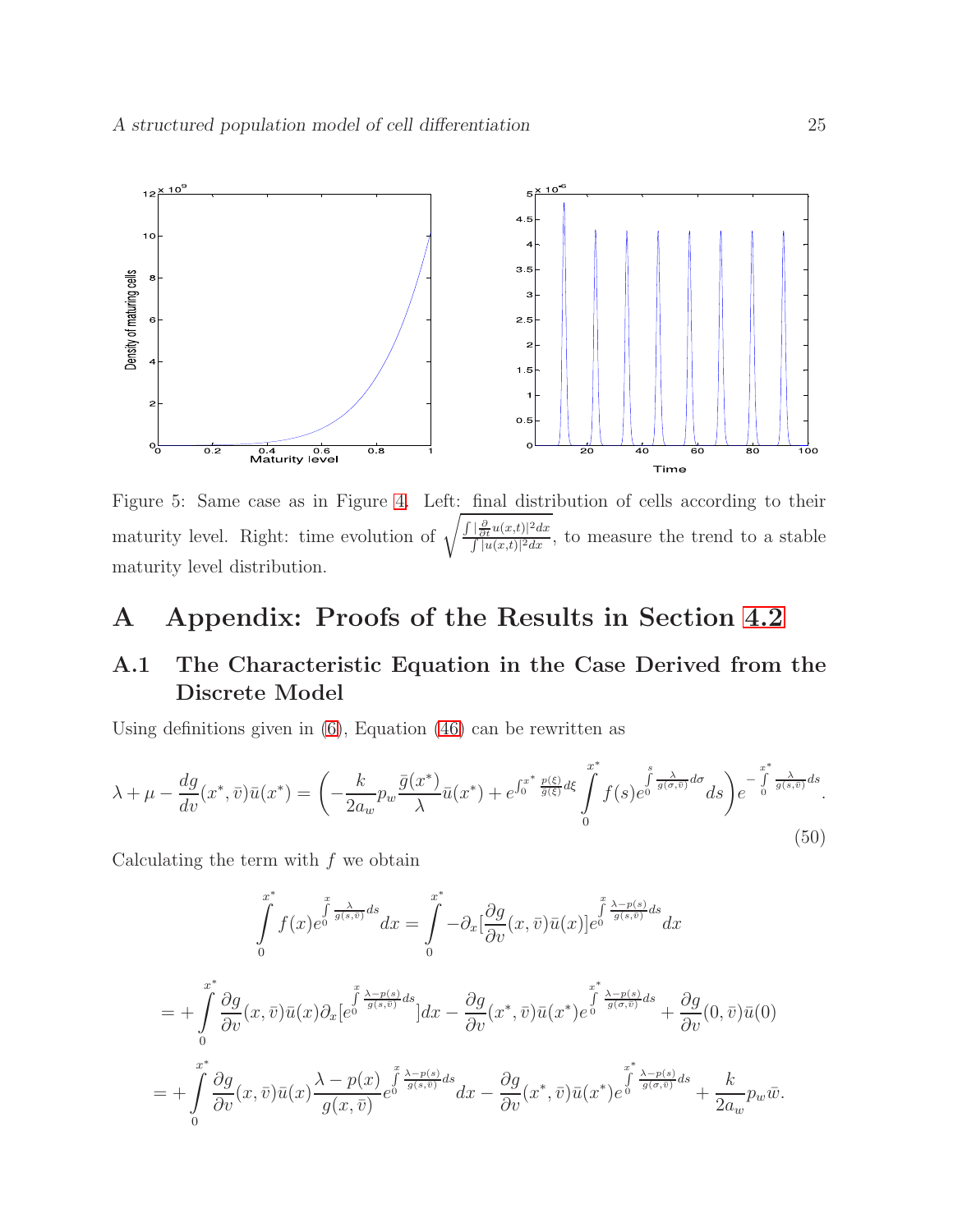Inserting it into Equation [\(50\)](#page-25-3) leads to

$$
\lambda+\mu=\bigg(-\frac{k}{2a_w}p_w\frac{\bar{g}(x^*)}{\lambda}\bar{u}(x^*)+e^{\int_0^{x^*}\frac{p(\xi)}{\bar{g}(\xi)}d\xi}\bigg(\int\limits_0^{x^*}\frac{\partial g}{\partial v}(x,\bar{v})\bar{u}(x)\frac{\lambda-p(x)}{\bar{g}(x)}e^{\int\limits_0^{x}\frac{\lambda-p(s)}{\bar{g}(s)}ds}dx+\frac{k}{2a_w}p_w\bar{w}\bigg)\bigg)e^{-\int\limits_0^{x^*}\frac{\lambda}{\bar{g}(s)}ds}.
$$

Due to the definition of  $\bar{w}$  given by Equation [\(36\)](#page-15-1), the first and the last term of the right-hand side can be written together as

$$
\lambda + \mu = \left(\frac{k}{2a_w}\overline{g}(x^*)\overline{u}(x^*)\left(-\frac{p_w}{\lambda} + 1\right) + e^{\int_0^{x^*} \frac{p(\xi)}{\overline{g}(\xi)}d\xi} \left(\int_0^x \frac{\partial g}{\partial v}(x,\overline{v})\overline{u}(x) \frac{\lambda - p(x)}{\overline{g}(x)} e^{\int_0^x \frac{\lambda - p(s)}{\overline{g}(s)}ds} dx\right)\right) e^{-\int_0^{x^*} \frac{\lambda}{\overline{g}(s)}ds}.
$$

Using Equation [\(35\)](#page-15-3) we obtain

$$
\bar{u}(x)\frac{\lambda-p(x)}{\bar{g}(x)}e^{\int\limits_0^x\frac{\lambda-p(s)}{\bar{g}(s)}ds}=\bar{g}(x^*)\bar{u}(x^*)e^{-\int\limits_0^{x^*}\frac{p(s)}{\bar{g}(s)}ds}\frac{\lambda-p(x)}{\bar{g}(x)^2}e^{\int\limits_0^x\frac{\lambda}{\bar{g}(s)}ds}.
$$

So finally, using Equations [\(33\)](#page-14-2) and [\(34\)](#page-15-2) and taking  $\bar{g}(x^*)\bar{u}(x^*) = \frac{\mu}{k}(2a_w - 1)$ , we obtain the expression given by Equation [\(48\)](#page-18-1).

### Proof of Proposition [4.3](#page-18-2)

The local linear stability is equivalent to the fact that all eigenvalues  $\lambda \in \mathbb{C}$ , given by solutions of Equation [\(49\)](#page-18-3), have negative real parts.

**First step:**  $\lambda$  is a solution of the following equation

$$
\lambda^{2} + C\lambda + D = -\frac{\mu}{2a_{w}}(2a_{w} - 1)\lambda \int_{0}^{x^{*}} b(x)e^{\frac{\lambda}{pw}(x - x^{*})}dx
$$
\n(51)

with  $C = \frac{\mu}{2a}$  $\frac{\mu}{2a_w} > 0, D = p_w \mu \frac{2a_w - 1}{2a_w}$  $\frac{a_w-1}{2a_w} > 0$ , and  $b(x) = \frac{p(x)-p_w}{p_w} \ge 0$  a non-decreasing function. Indeed, with this definition of  $b(x)$  we rewrite Equation [\(49\)](#page-18-3) in the form

$$
\lambda + \frac{\mu}{2a_w} = -\frac{\mu}{2a_w}(2a_w - 1)\left(\frac{p_w}{\lambda} + \int\limits_0^{x^*} (1 + b(x))e^{\frac{\lambda}{pw}x} dx\right) e^{-\frac{\lambda}{pw}x^*}.
$$

Integrating by parts we obtain  $\frac{p_w}{\lambda}$  + x ∗ R  $\theta$  $e^{\frac{\lambda}{pw}x}dx = \frac{p_w}{\lambda}$  $\frac{\partial_w}{\partial} e^{\frac{\lambda}{pw}x^*}.$ 

**Second step:** the limiting case is for  $b(x) = 0$ , *i.e.*, *p* independent of *x*. In this case, the eigenvalues are given by

$$
\lambda_{\pm} = \frac{-C \pm \sqrt{C^2 - 4D}}{2}.
$$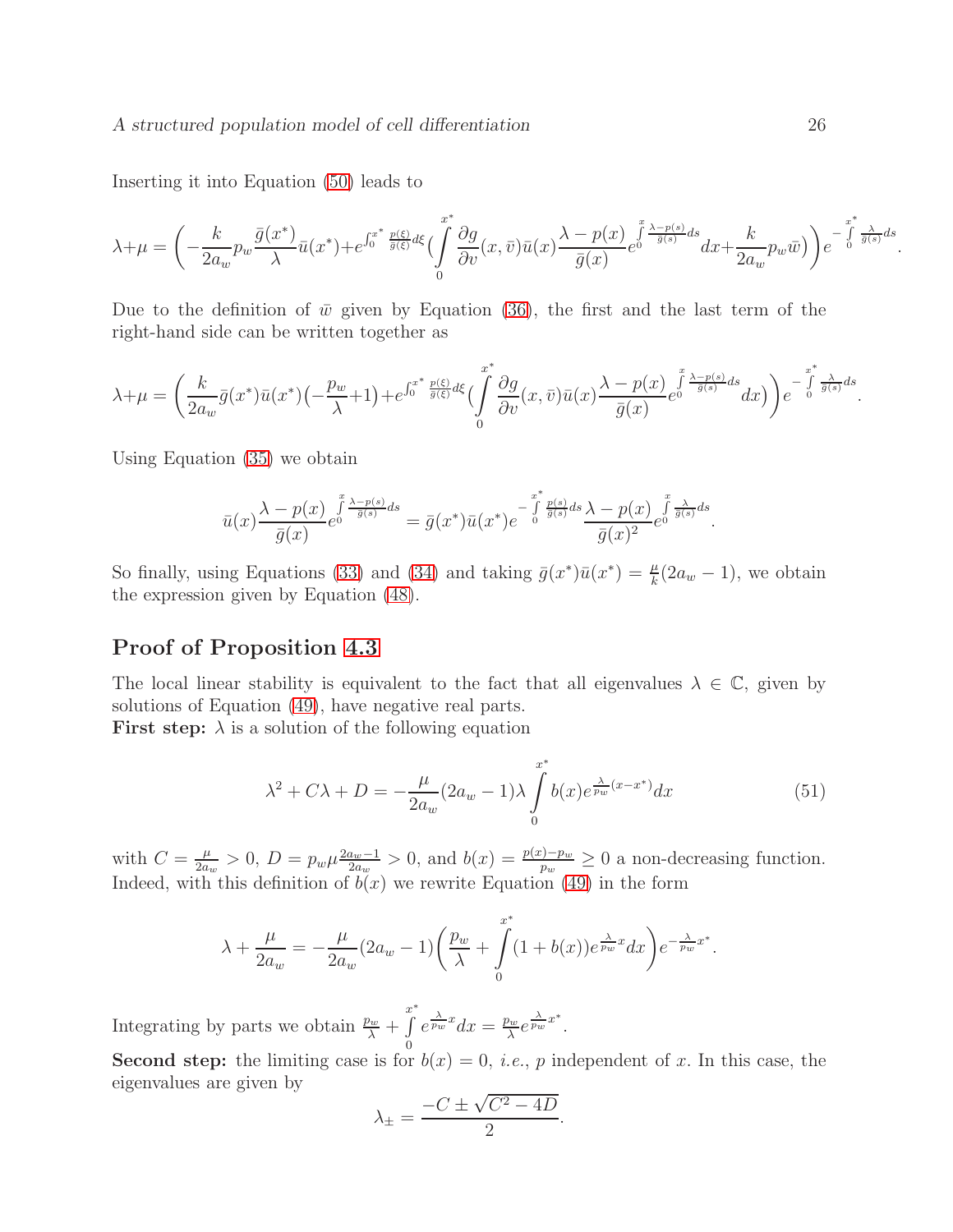#### A structured population model of cell differentiation 27

For  $C^2 - 4D > 0$  these two eigenvalues are negative. If  $C^2 - 4D < 0$ , they are complex conjugated with negative real parts. In any case, the steady state is locally linearly stable and the first part of the proposition is proved.

Third step: In the general case, in order to study the sign of the real part of the eigenvalues  $\lambda$ , we look for values of the parameters such that  $\lambda = i\omega$  with  $\omega \in \mathbb{R}$ . It corresponds to a Hopf bifurcation and it leads to:

$$
-\omega^2 + iC\omega + D = -\frac{\mu}{2a_w}(2a_w - 1) i\omega \int_0^{x^*} b(x) \cos(\frac{\omega}{p_w}(x - x^*)) dx + \frac{\mu}{2a_w}(2a_w - 1)\omega \int_0^{x^*} b(x) \sin(\frac{\omega}{p_w}(x - x^*)) dx.
$$

Taking the imaginary part of this equation yields, since  $\omega \neq 0$ :

$$
C = -\frac{\mu}{2a_w}(2a_w - 1)\int_{0}^{x^*} b(x)\cos(\frac{\omega}{p_w}(x - x^*))dx = -\frac{\mu}{2a_w}(2a_w - 1)\int_{0}^{x^*} b(x^* - y)\cos(\frac{\omega}{p_w}y)dy
$$

Since b is increasing,  $b(x^* - \cdot)$  is decreasing. This leads to

$$
\int_{0}^{Min(x^*, \frac{p_w}{\omega}\pi)} b(x^* - y) \cos(\frac{\omega}{p_w}y) dy \ge 0.
$$

Indeed, either  $x^* \leq \frac{\pi}{2}$ 2  $\overline{p_w}$  $\frac{\partial w}{\partial y}$ , in which case it is evident because  $b(x^* - y) \cos(\frac{\omega}{p_w} y) \ge 0$  for all  $0 \le x \le x^*$ , or  $x^* \ge \frac{\pi}{2}$ 2  $\overset{\mathtt{w}}{p}_w$  $\frac{\partial w}{\partial \omega}$  and we can write

$$
\int_{0}^{\lim(x^*, \frac{p_w}{\omega}\pi)} b(x^* - y) \cos(\frac{\omega}{p_w}y) dy \ge b(x^* - \frac{\pi}{2}\frac{p_w}{\omega}) \int_{0}^{\frac{\pi}{2}\frac{p_w}{\omega}} \cos(\frac{\omega}{p_w}y) dy - b(x^* - \frac{\pi}{2}\frac{p_w}{\omega}) |\int_{\frac{\pi}{2}\frac{p_w}{\omega}}^{\frac{p_w}{\omega}\pi} \cos(\frac{\omega}{p_w}y) dy = 0.
$$

To end the proof, let us simply exhibit an example where instability can occur: Let  $\chi$ denote the Heaviside function. Defining

$$
b(x) = B\chi_{y^* \le x \le x^*},
$$

we compute explicitely

$$
-\omega^2 + i\frac{\mu\omega}{2a_w} + p_w\mu \frac{2a_w - 1}{2a_w} = -p_w\mu \frac{2a_w - 1}{2a_w} iB \sin(\frac{\omega}{p_w}(x^* - y^*)) + p_w\mu \frac{2a_w - 1}{2a_w} B(\cos(\frac{\omega}{p_w}(x^* - y^*)) - 1).
$$

It provides two relations

$$
\frac{\omega}{p_w} = -(2a_w - 1)B \sin(\frac{\omega}{p_w}(x^* - y^*)), \quad \frac{\omega^2}{p_w^2} \frac{2a_w}{2a_w - 1} = \frac{\mu}{p_w} \left(1 + B\left(1 - \cos(\frac{\omega}{p_w}(x^* - y^*))\right)\right).
$$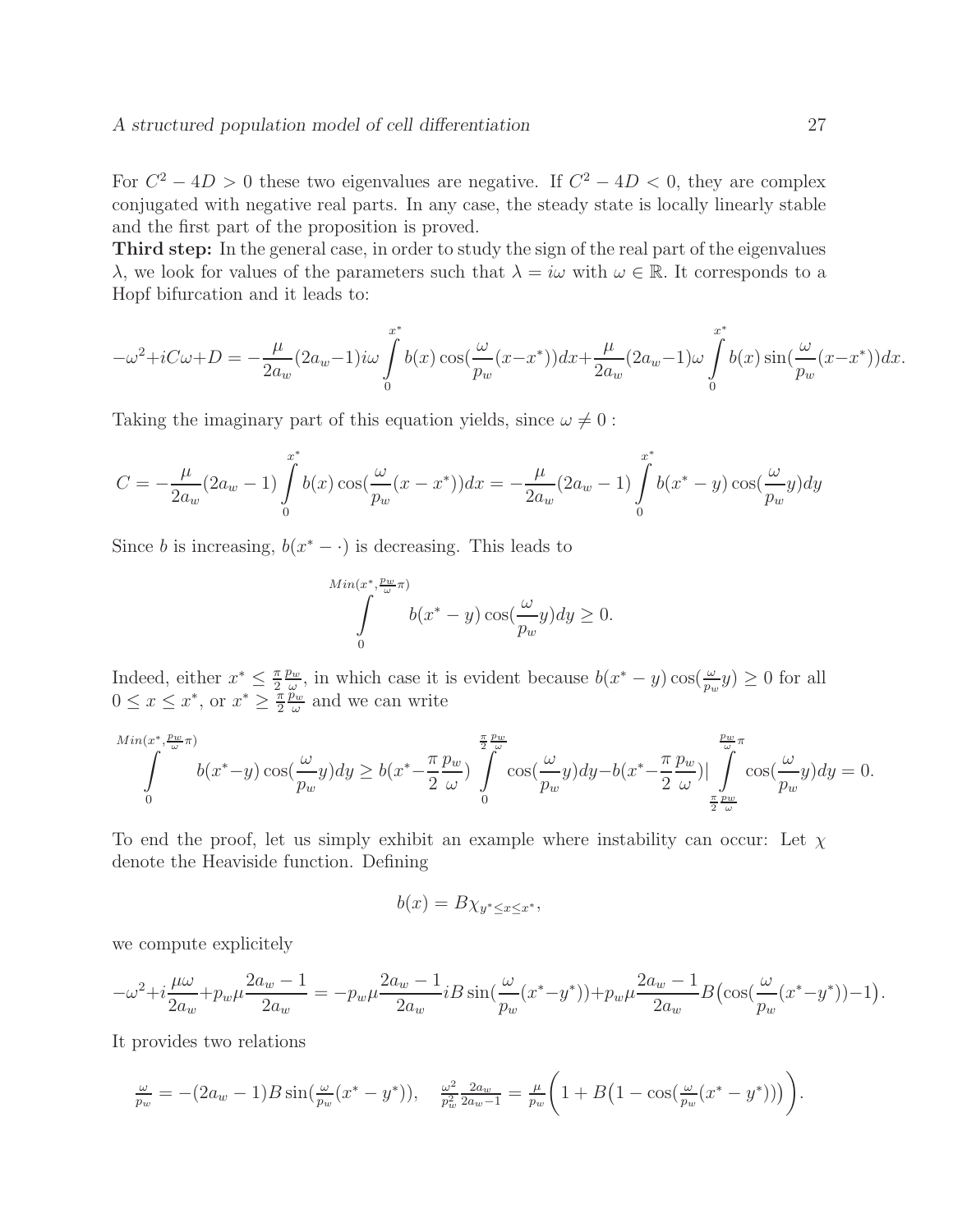We can see that there exist many sets of parameters such that both relations are satisfied. Given  $a_w$ ,  $B$ ,  $p_w$ , and  $\omega$  such that

$$
\frac{\omega}{p_w(2a_w-1)B} \le 1,
$$

we can always find  $x^* - y^*$  such that the first relation is satisfied, and then fix  $\mu$  using the second relation.  $\Box$ 

# <span id="page-28-5"></span>References

- <span id="page-28-6"></span>[1] M. Adimy, F. Crauste and L. Pujo-Menjouet, *On the stability of a maturity structured model of cellular proliferation,* Dis. Cont. Dyn. Sys. Ser. A, 12 (3): 501–522, 2005.
- [2] M. Adimy, F. Crauste and S. Ruan, *A mathematical study of the hematopoiesis process with applications to chronic myelogenous leukemia*, SIAM J. Appl. Math., 65 (4): 1328–1352, 2005.
- <span id="page-28-1"></span><span id="page-28-0"></span>[3] M. Al-Hajj and M.F. Clarke, *Self-renewal and solid tumor stem cells,* Oncogene 23: 7274-7282, 2004.
- <span id="page-28-4"></span>[4] P.A. Beachy, S.S. Karhadkar and D.M. Berman, *Tissue repair and stem cell renewal in carcinogenesis,* Nature 432: 324-331, 2004.
- <span id="page-28-3"></span>[5] J. Belair, M.C. Mackey and J. Mahaffy, *Age structured and two delay models for erythropoiesis*, Math. Biosci. 128: 317–346, 1995.
- [6] C. Colijn and M.C. Mackey, *A mathematical model of hematopoiesis–I. Periodic chronic myelogenous leukemia*, J. Theor. Biol. 237: 117–132, 2005.
- <span id="page-28-8"></span>[7] J.-F. Collet, T. Goudon, F. Poupaud and A. Vasseur, *The Becker–Döring System and Its Lifshitz–Slyozov Limit*, SIAM J. on Appl. Math. 62 (5): 1488–1500, 2002.
- <span id="page-28-10"></span><span id="page-28-2"></span>[8] O. Diekmann, S.A van Gils, S.M. Verduyn-Lunel and H.C. Walther, *Delay equations, Functional-, Complex and Nonlinear Analysis*, ApMS, 110, NY, 1995.
- <span id="page-28-9"></span>[9] G. Dontu, M. Al-Hajj, W.M. Abdallah, M.F. Clarke and M.S. Wicha, *Stem cells in normal breast development and breast cancer*, Cell Prolif. 36: 59-72, 2003.
- [10] M. Doumic, L. Goudon and T. Lepoutre, *Scaling limit of a discrete prion dynamics model*, Comm. in Math. Sc. 7(4): 839–865, 2009.
- <span id="page-28-7"></span>[11] M. Doumic, P. Kim, B. Perthame *Stability Analysis of a Simplified Yet Complete Model for Chronic Myelogenous Leukemia*, Bull. of Math. Biol. (doi: 10.1007/s11538-  $009-9500-0$ ).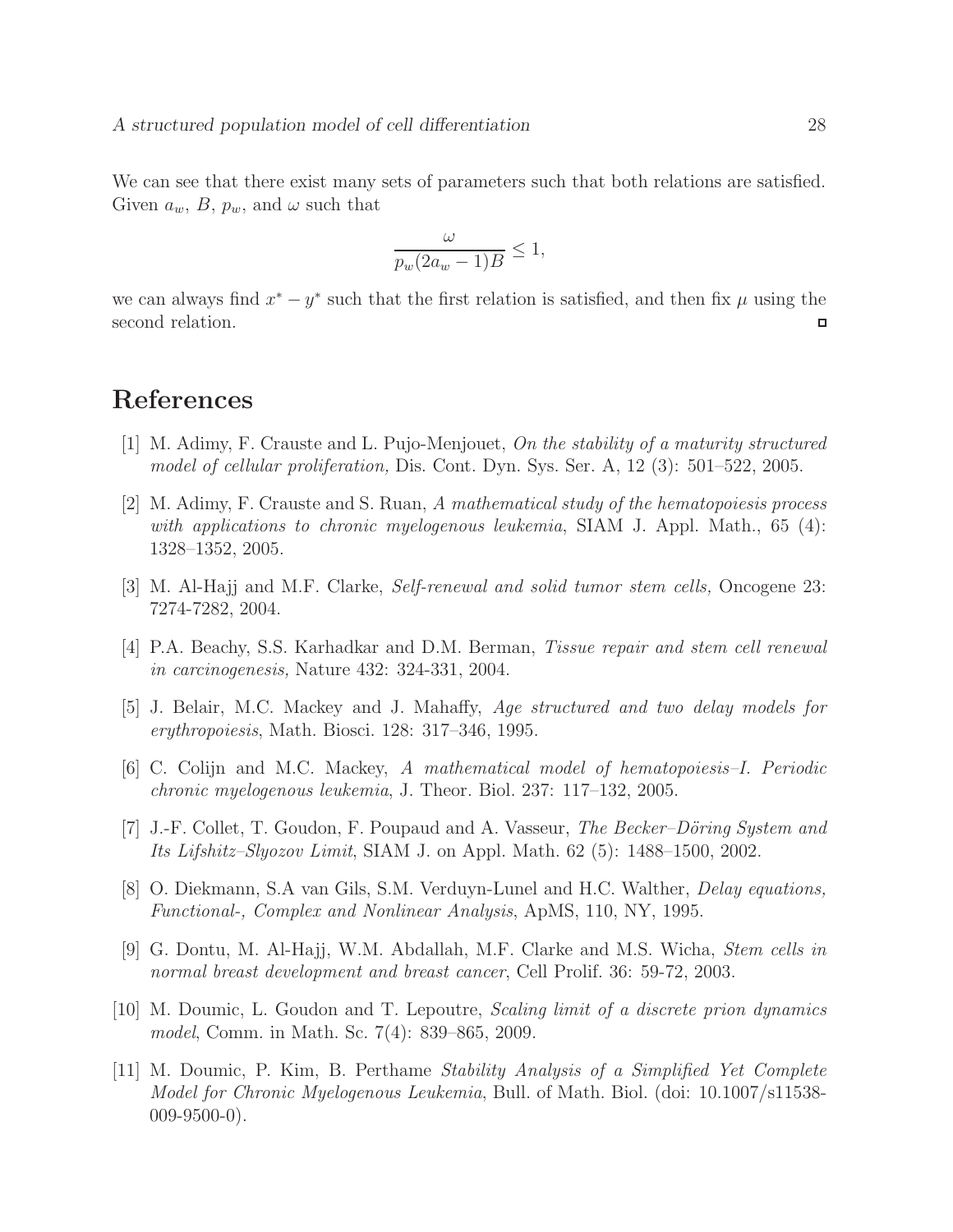- <span id="page-29-8"></span><span id="page-29-2"></span>[12] S. He, D. Nakada, S.J. Morrison, *Mechanisms of stem cell self-renewal*, Annu. Rev. Cell. Dev. Biol. 25: 377-406, 2009.
- [13] K.J. Hope, L. Jin and J.E. Dick, *Acute myeloid leukemia originates from a hierarchy of leukemic stem cell classes that differ in self-renewal capacity*. Nat Immunol. 5: 738- 743, 2004.
- [14] J. Klaus, D. Herrmann, I. Breitkreutz, U. Hegenbart, U. Mazitschek, G. Egerer, F.W. Cremer, R.M. Lowenthal, J. Huesing, S. Fruehauf, T. Moehler, A.D. Ho,and H. Goldschmidt, *Effect of cd34 cell dose on hematopoietic reconstitution and outcome in 508 patients with multiple myeloma undergoing autologous peripheral blood stem cell transplantation,* Eur J Haematol. 78(1): 21–28, 2007.
- <span id="page-29-9"></span><span id="page-29-6"></span>[15] B.I. Lord, *Biology of the haemopoietic stem cell*, In C. S. Potten, editor, Stem cells: 401–422. Academic Press, Cambridge, 1997.
- [16] P. Magal and S. Ruan, *Center Manifolds for Semilinear Equations with Non-dense Domain and Applications on Hopf Bifurcation in Age Structured Models*, Memoirs of the AMS. 202(951), 2009.
- <span id="page-29-0"></span>[17] A. Marciniak-Czochra, T. Stiehl, W. Jäger, A. Ho and W. Wagner, *Modeling of asymmetric cell division in hematopoietic stem cells - regulation of self-renewal is essential for efficient repopulation,* Stem Cells Dev. 18(3): 377-385, 2009.
- <span id="page-29-7"></span>[18] A. Marciniak-Czochra, T. Stiehl, *Characterization of stem cells using mathematical models of multistage cell lineages,* Math. Comp. Models. (doi: 10.1016/ j.mcm.2010.03.057).
- <span id="page-29-4"></span><span id="page-29-1"></span>[19] K.A. Moore and I.R. Lemischka *Stem cells and their niches,* Science 311: 1880-1885, 2006.
- [20] S.J. Morrison and J. Kimble, *Asymmetric and symmetric stem cell divisions in development and cancer*, Nature 441: 1068-1074, 2006.
- <span id="page-29-5"></span>[21] T. Reya, S.J. Morrison, M.F. Clarke and I.L. Weissman, *Stem cells, cancer, cancer stem cells*, Nature 414: 105-11 2001.
- <span id="page-29-11"></span>[22] G. Shan Jiang and D. Peng, *Weighted eno schemes for Hamilton-Jacobi equations*, SIAM J. Sci. Comput, 21: 2126-2143, 1997.
- <span id="page-29-3"></span>[23] T. Schroeder *Asymmetric Cell Division in Normal and Malignant Hematopoietic Precursor Cells* Cell Stem Cell 1: 479-481, 2007.
- <span id="page-29-10"></span>[24] C.-W. Shu, *Essentially non-oscillatory and weighted essentially non-oscillatory schemes for hyperbolic conservation laws,* Springer: 325-432, 1998.
- <span id="page-29-12"></span>[25] T. Stiehl. Diploma thesis, University of Heidelberg, 2009.